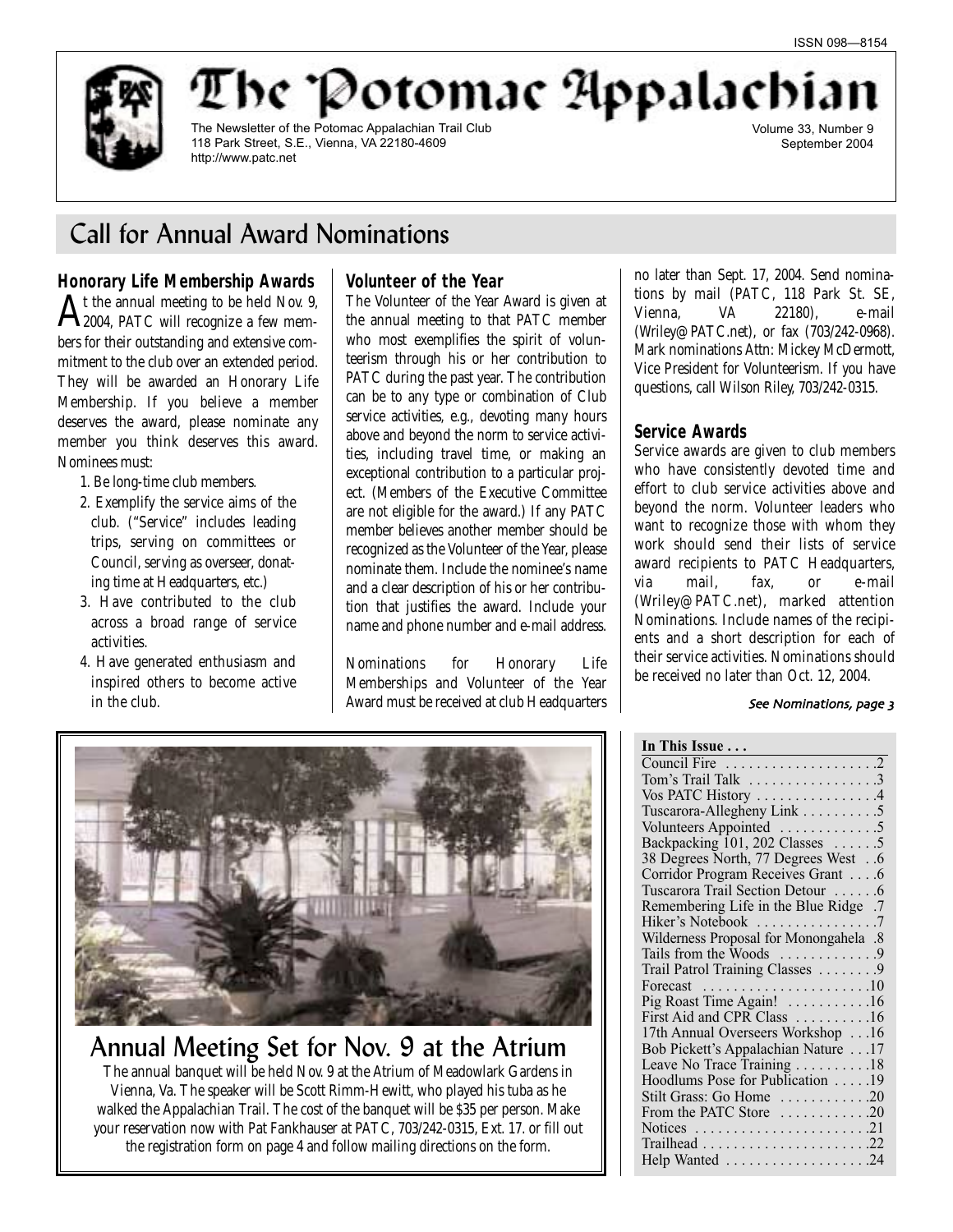#### **Council Members, Chairs and** *PA* **Staff**

#### **Officers**

**President:** Tom Johnson (johnts3@juno.com) Weekdays, Reston, Va, ph. 703/435-2755 Weekends, Front Royal, ph. 540/622-6422 **VP Volunteerism:** Mickey McDermott **VP Operations:** Fred "Hop" Long **Treasurer:** Gerhard Salinger **Secretary:** Georgeann Smale (gsmale99@yahoo.com) **Supervisor of Trails:** Liles Creighton **Supervisor of Membership:** Susan Nelson **Supervisor of Land Management:** Chris Mangold, csm5749@yahoo.com **Supervisor of Facilities:** Larry Marcoux **Supervisor of Education, Information, and Activities:** Lisa Still

**General Counsel:** Charles Sloan

#### **Sections/Chapters**

**Mountaineering Section:** Andy Britton **SMRG:** Mike Kennedy, chair@smrg.org **Ski Touring Section:** Bert Finkelstein **North Chapter:** Pete Brown **N. Shenandoah Valley Chapter:** Lee Sheaffer **S. Shenandoah Valley Chapter:** John Held **Charlottesville Chapter:** John Shannon **West Virginia Chapter:** Judy Smoot

#### **Standing Committee Chairs**

**(Council Members) AT Corridor Monitoring:** Tom Lupp **Blackburn Trail Center:** Chris Brunton **Budget:** David White **Cabins Operations:** Mel Merritt **Cabin Construction:** Charlie Graf **Computer Services:** Stephen Koeppen and Jose` Rojas **Conservation:** Jeff Pearcy **Grants & Donations:** Susan Nelson **Endowment:** Don Price **Finance:** Gerhard Salinger **Hikes:** Karen Brown & Lee Sheaffer **Land Management:** Chris Mangold, csm5749@yahoo.com **Legal:** Charles Sloan **Maps:** Dave Pierce **Maryland Appalachian Trail Management Committee:** Charlie Graf *Potomac Appalachian:* Linda Shannon-Beaver **Public Affairs:** George Still **Publications:** George Meek **Sales:** Tim Hanlon **Shelters:** Frank Turk **Trail Lands Acquisition:** Phil Paschall **Trail Patrol:** Holly Wheeler

**Tuscarora Trail Land Management:** Vacant

#### **Special Committees/Ongoing Activities**

**Archives & Library:** Carol Niedzialek **Cabin Reservations:** Shakuntala Ghare **Club Naturalist:** Bob Pickett **Deputy Finance Committee Chair:** John Ferguson **Deputy Supervisor of Trails:** Jon Rindt **Headquarters Facility:** Orron Kee **Information/Sales Desks:** Annetta DePompa **Medical:** Vacant **Shelters, Cabins, & Cabins Land Fund:** Larry Marcoux **SNP Boundary Trailheads Study Group:** Mark Holland **Tuscarora Trail Shenandoah Valley Project:** Phoebe Kilby & Larry Bradford

#### *Potomac Appalachian*

**Chief Editor:** Linda Shannon-Beaver PA@patc.net **Features Editor:** Joanne Erickson **Forecast Editor:** Suzie Shannon PA-Forecast@patc.net

## Council Fire

The Potomac Appalachian Trail Club's regularly scheduled Council meeting was held at Club Headquarters on July 13, 2004. Vice President of Operations Hop Long chaired the meeting. The planned agenda was generally followed during the course of the meeting; however, the necessary quorum of 20 of the 38 voting members of Council was not present. Therefore, voting on action items such as allocations of funds was delayed until the next Council meeting in August.

Hop Long noted he had recently attended a meeting, along with PATC Secretary Georgeann Smale, at Harpers Ferry concerning the Appalachian Trail section along the C&O Canal. Georgeann gave a brief summary of the July 12 meeting, which was attended by representatives from PATC, the Appalachian Trail Conference, the Appalachian Trail Park Office, and the C&O Canal National Historical Park. To address the problem of AT hikers who miss the turn at the junction of the C&O Canal and the bridge to Harpers Ferry, the group approved a plan to place a post at the junction, with double-white AT blazes to indicate the turn. Additionally, the group considered proposals to increase the number of AT blazes along the canal and to place interpretive signs about the AT on the canal. ATC's Laurie Potteiger will work on proposals for the blazing and interpretive signs. ATC will work with the C&O Canal and the Maryland AT Management Committee to ensure review and implementation of the proposals.



#### **Finance**

Treasurer Gerhard Salinger distributed the monthly budget report for June 2004, noting that while 38 percent of expected 2004 income had been collected, we are 50 percent of the way through the year. Gerhard also distributed a report on the Trails Land Fund.

### **Trails and Lands**

Hop Long assigned responsibility for maintenance of campgrounds and campground privies to the supervisor of facilities. This will be reflected in changes made to the written description of duties of the supervisor of facilities. The duties include inspections and awarding contracts for the facilities.

Supervisor of Trails Liles Creighton made several announcements. ATPO and ATC delivered on their promise of helmets, chaps, and first aid kits to volunteers who participated in the chainsaw certification course. Liles and Tom attended a July meeting with the Forest Service to discuss tying in the Tuscarora Trail with the Allegheny Trail.

#### See Council Fire, page 3

### **HEADQUARTERS** HOW TO CONTACT US FOR CABIN RESERVATIONS, MEMBERSHIP INFORMATION, AND SALES

Address: 118 Park Street, S.E., Vienna, VA 22180 Hours: Monday through Thursday, 7 p.m. to 9 p.m. and Thursday and Friday 12 noon to 2 p.m.<br>Phone  $\#$ : 703/242-0315

24-hr. Activities Tape #: 703/242-0965

To receive an information packet: Extension 10 To leave a message for the Club President, Tom Johnson: Extension 40 Club e-mail: info@patc.net Facsimile #: 703/242-0968 World Wide Web URL: http://www.patc.net

#### STAFF

#### DURING REGULAR BUSINESS HOURS

Director of Administration: Wilson Riley (Ext. 11) e-mail: Wriley@patc.net Trails Management Coordinator: Heidi Forrest (Ext. 12) e-mail: hforrest@patc.net Business Manager: Monica Clark (Ext. 15) e-mail: mclark@patc.net Membership/Cabin Coordinator: Pat Fankhauser (Ext. 17) e-mail: pfankhauser@patc.net Sales Coordinator: Maureen Estes (Ext. 19) e-mail: mestes@patc.net

Bus/Metro Directions to Headquarters: For more information about Metrobus routes or Metrorail lines, schedules, fares, and parking fees, call the Metro at 202/637-7000. The TDD number is 202/638-3780.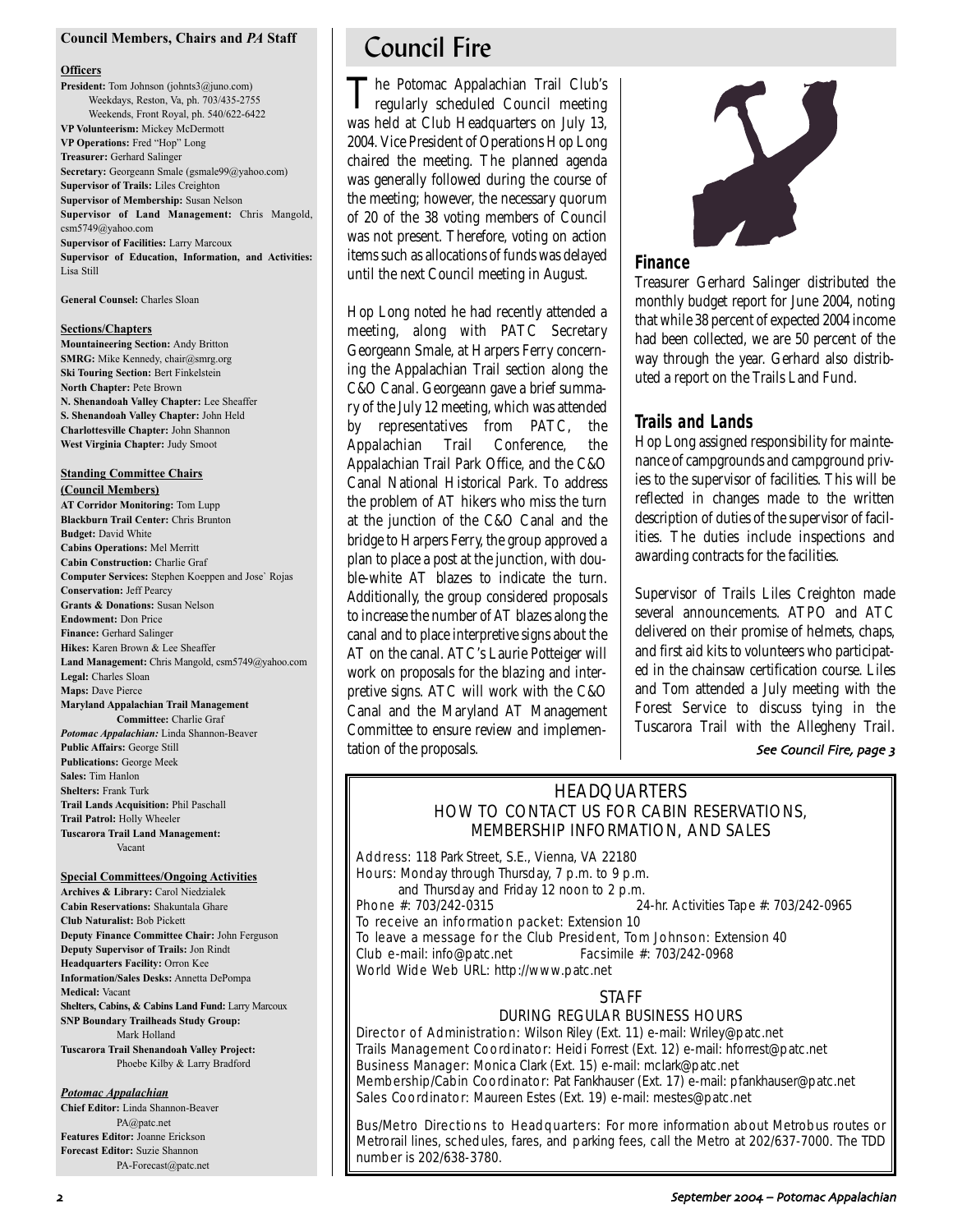## Tom's Trail Talk

**From the Mailbag**<br> **C** ometimes I get letters that are special in the way that they express Sometimes I get letters that are special in the way that they express<br>Sand bring to the surface deep-seated thoughts and emotions. A recent letter from Anne Chase of Washington, D.C., was one of those special letters. Anne and I have never met, but we seem to share a hiking philosophy, that is uncanny, given that we are completely unknown to each other.

Many people, myself included, feel that the Appalachian Trail has become overly crowded. Not crowded like a Tokyo subway. (If I pass two or three groups of hikers in a single mile it is unusual.) By crowded, I mean the overcrowding of shelters on summer weekends. Anne and I both feel that shelters are too crowded and that we need more campgrounds. A lot of backpackers I know don't want to sleep cheek by jowl with a bunch of sweaty hikers anyway and prefer the solitude of their own tent. (This sentiment does tend to disappear when a storm approaches.)

We both like shelters that have a few amenities. When you are out in the woods for a few days, a relaxing shelter experience takes the edge off. I like Denton Shelter with its cold-water shower. I like the new Birch Run Shelter with its covered table and huge overhang. I like Garvey Shelter for its upper sleeping deck and its graceful, jutting countenance that seems to give lift to the huge logs that compose it.

We both want to see more directional signs on trails, especially those that announce that a shelter is just ahead. They don't detract from the wilderness experience, and they give a comfort level to a hiker who might be a little nervous about the weather conditions, or the onset of darkness.

Anne bemoans the tendency to make an AT hike as physically demanding as possible. The trail doesn't need to be too hard. If we make it more userfriendly, we will get more people out there who happen to be older than 25. Trails should be for all peo-



ple, and even trails in relatively remote areas (like the AT) should not be made too difficult. The center of masochistic hiking is in New England, but I part company with all those Calvinists. That is not the culture down here. (We are Southerners, after all. We like a mint julep at the end of the day.)

Well, there's a little trail philosophy for today. Perhaps my prejudice comes from the fact that I am nearing 64, and I don't go in for extreme sports anymore. I'll take my julep with a dash of mint, thank you very much. ❏

*—Tom Johnson*

### Nominations, from page 1

Other types of service awards:

❏ *PATC Appreciation Award.* Primarily for nonmembers, this award is given to individuals who have made some special contribution to the club and its objectives. Recipients could include government officials (federal, state, local) who have assisted the club in its activities, individuals who have donated land or facilities to the club, retired PATC employees, or anyone else who has helped the club in a significant way.

❏ *Youth Under 14.* Individuals under 14 years of age who have participated in club worktrips or other activities are eligible for special recognition. Upon the recommendation of an adult member, a letter of appreciation, along with a PATC patch, will be sent to the individual, in appreciation for the contribution to the club's work and offering encouragment to become a PATC member when he or she reaches 14 years of age.

All service nominations should be submitted to Wilson Riley (WRiley@patc.net) no later than Oct. 12, 2004. ❏

#### Council Fire, from page 2

Liles noted there will be difficulty with trail maintenance and urged active recruitment of volunteers to the west for Tuscarora Trail maintenance. Finally, Liles announced the vacancy of the district manager position for the South Massanutten District.

### **Volunteerism**

SMRG President Mike Kennedy introduced the idea of memorializing the passing of active PATC/SMRG/Trail Patrol member Bud Hyland by naming a service award in his honor. Mike will work with the vice president of volunteerism on the criteria of the service award. He also reported SMRG assisted NPS with the Fourth of July preparedness by supplying 12 SMRG members to SNP and 10 SMRG members to the National Mall in D.C.

Tom Lupp and Rick Canter will act as cochairs of the Maryland AT Management Committee. They assumed the position on the resignation of Charlie Graf. The committee meets every six weeks at the Greenbriar Park Visitor Center at 7:00 p.m. And Tom Lupp, AT corridor management chair, announced three corridor monitor vacancies.

The July Council meeting was attended by six club officers, five committee chairs, two chapter representatives, two section representatives, one staff member, and three other club members. ❏

*—Georgeann Smale, Secretary*

### **Correction:**

The August *PA* listed an article by Robert Nelson titled: "AT's Comprehensive Plan Stands the Test of Time." Unfortunately, Robert's submission for July was titled the exact same thing. It's not that he can't think of any new ideas, it's that his editor was asleep on the job!

The August article was mistakenly titled. It should have been: "Managing the Appalachian Trail under Cooperative Agreements." In Robert's words, "While the two articles are related, they clearly cover separate subjects ..." We regret the error and hope you were not confused or mislead by this mistake.

*—Linda Shannon-Beaver*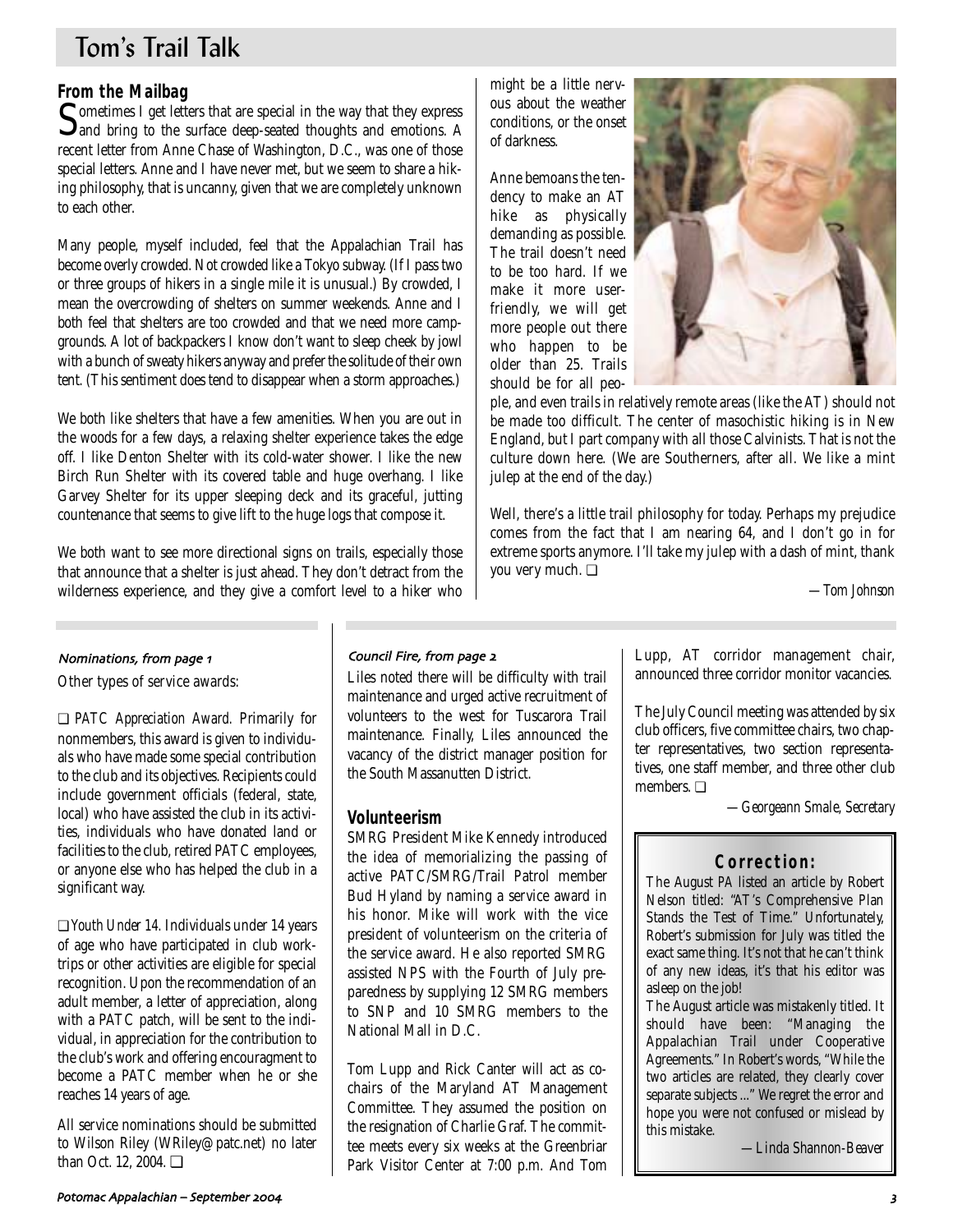## The Vos PATC History - A Glimpse Into the Past

### *To the editor:*

*My parents, Bert and Elizabeth Vos, were longtime members and active supporters of PATC when they lived in the Washington, D.C. area. I believe their first date was on a PATC apple harvesting excursion during WWII, when assistance was needed to get the crops in because so many apple growers were away at war. Now in their mid-nineties, they are both in reasonable physical health, but sadly have greatly impaired memory and are cared for in an Alzheimer's facility in Virginia, Minn.* 

*Recently as I was going through some of my mother's papers, I came across the attached entry, written longhand on a lined yellow tablet and carefully edited. Before her mind began to fail she frequently wrote down childhood memories and other memoirs about her life, for which I am grateful. I am sending this one along to PATC because it mentions another WWII outing – cabin and trail maintenance in the Shenandoah Park.* 

> *Sincerely, Betty Vos*

*Here is my mother's entry; she did not give it a title:* 

Often on sunny summer mornings in the country in the early years, the first sound I heard on waking was a strident "tszingtszang, tszing-tszang" as our grandfather sharpened his scythe, stroking the steel blade with his long whetstone. Grampap usually sang or whistled in time with the strokes of the whetstone as it grated along the curved *In Celebration of PATC's History*

edge of the blade. The tunes of his songs were lively, often with humorous or whimsical verses. I recall "The Year of Jubilee," "Old Dan Tucker," "Uncle Ned," "Old Mary's Peach Tree," "The Girl I Left Behind Me," among others. The tune and verse of a childish limerick particularly pleased us – "The Old Man from Dundee."

When the dew was gone, Grampap would head out for his mowing, with the long whetstone tucked in a rear overall pocket. He strode at a moderate pace, scythe over his shoulder, to the point where he started to mow. Then he would lower the scythe into position. Pivoting on his right foot, he and the scythe swung as a unit, cutting the swath as he stepped forward with his left leg. He continued his rate of pace as before, positioning the scythe as he strode forward with his right leg, cutting as he strode forward with his left leg. I have seen mowers who habitually stop, then reach out and cut a swath, resume walking a step or two, stop, reach out and cut

another swath. It is a jerky, inefficient timeand strength-consuming method.

A full quarter of a century later, along with a half dozen or so fellow members of the PATC, I was privileged to learn the efficient way to swing a scythe from the overseer of one of the PATC rental cabins. We were all delighted to be recruited during the gasoline-rationing days of WWII to help clean, take inventory, do small repairs, clear brush, mow, and replenish the wood supply at a cabin in the north end of the Shenandoah National Park. The overseer, Dr. H.C.D.\* from the National Bureau of Standards, was very similar to my grandfather in body size – medium height, sparely built. He was ruddy-faced, whitehaired, with keen blue eyes. His manner was jovial, interested, instructive. He mowed in the same fashion as my grandfather had, and he tried to instruct all of us in learning to cut with the stride. In addition, some of us had some instruction in the most efficient way of using the crosscut saw. ! ❏

*—Elizabeth Aughey Vos*  c. 1990

*\*Dr. H.C.D. was an engineer at the National Bureau of Standards. He is Hobart C. Dickinson, died in 1949, age 74. He was a cultured gentleman who willlingly performed most menial jobs, did hardest labor with the greatest skill, man of typical New England Yankee ingenuity.*

*In the PATC archives are many reminiscent articles by long-time members. If you are interested in perusing these historical gems please contact Carol Niedzialek, club archivist, at niedze@erols.com.*

## Registration for PATC's 77th Annual Meeting/Dinner

Tuesday, Nov. 9, 2004, from 6:00 p.m. to 9:30 p.m., at the Northern Virginia Regional Park Authority's Atrium at Meadowlark Gardens. For more information, please contact Pat Fankhauser at 703/242-0315, Ext. 17, or pfankhauser@patc.net. Don't delay, space is limited. Come on out and join us to celebrate 77 years!

Name:  $\Box$  where  $\Box$  and  $\Box$  are  $\Box$  and  $\Box$  are  $\Box$  are  $\Box$  (choose one) ❏ vegetarian ❏ chicken ❏ beef Name: where the preference (choose one)  $\alpha$ , entreè preference (choose one) ❏ vegetarian ❏ chicken ❏ beef Daytime phone number:

Please enclose a check in the amount of \$35 (or list your credit card information below) per attendee for dinner. If you wish to attend the meeting and not have dinner, please contact Pat Fankhauser and let her know you will be coming.

( ) Here is an additional \$77 to for the Trail Land Acquisition Fund for 77 years of service on the trails.

( ) Sorry, I can't attend the banquet, but here is \$77 to support PATC's Trail Land Acquisition Fund.

| For 77 years PATC has led hikes; constructed and renovated shelters and cabins; mapped the trails; taught trail construction, safety, and conservation; and built |                         |                                                                                                                              |                  |
|-------------------------------------------------------------------------------------------------------------------------------------------------------------------|-------------------------|------------------------------------------------------------------------------------------------------------------------------|------------------|
| and cleared the trails in rain, snow, and sunshine. Your contribution will be used to enhance those activities. Let's celebrate as we move into our 78th year!    |                         |                                                                                                                              |                  |
| VISA/MasterCard Number:                                                                                                                                           | <b>Expiration Date:</b> | Please charge my credit card for                                                                                             | dimner(s)<br>tor |
| Signature:                                                                                                                                                        |                         |                                                                                                                              |                  |
| Mail to'                                                                                                                                                          |                         | PATC - Annual Meeting/Dinner 2004, 118 Park Street, SE, Vienna, Virginia 22180, Attn: Pat Fankhauser, Membership Coordinator |                  |

PATC - Annual Meeting/Dinner 2004, 118 Park Street, SE, Vienna, Virginia 22180 Attn: Pat Fankhauser, Membership Coordinator Because PATC pays for dinners in advance, no refunds after November 4, 2004.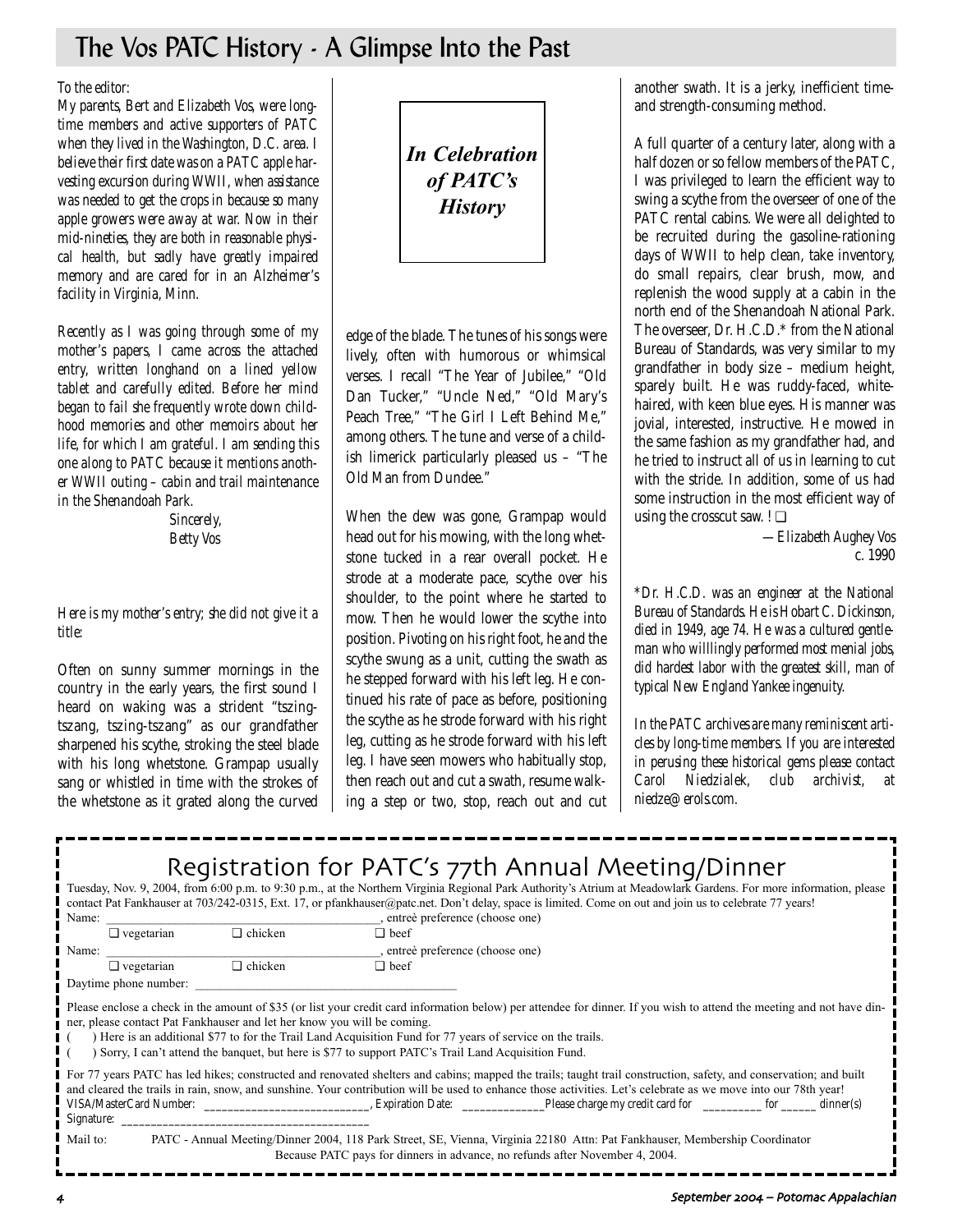## Tuscarora-Allegheny Link Revisited **Property Allegheny Link Revisited** Potomac Appalachian Trail Club - Trail Patrol presents

 ${\rm A}$ t least a couple of meetings were held during the summer months to revitalize earlier plans for proposed links between the Tuscarora and Allegheny Trails and others in the western Appalachians. The first meeting, at Highacre in Harpers Ferry, W.Va., on June 11, worked on a proposal for the Rivers and Trails Conservation Assistance program of the National Park Service to devote some resources to this project.

The second meeting was held on July 6 at the George Washington & Jefferson National Forest's Dry River Ranger District office in Harrisonburg. Present were the Forest Supervisor, Bill Damon, rangers from both the Dry River and Lee Districts, PATC president Tom Johnson, Supervisor of Trails Liles Creighton, and Lloyd MacAskill.

The 1993 plan for the GWNF authorizes the establishment of a Tuscarora-Allegheny link but does not provide funding nor set priorities for various trail projects. PATC has done little in the decade since the GWNF plan was published to establish this linking trail as a recognized entity, although a brief description of the proposed route has existed for some time.

Part of this benign neglect was due to the fact that most of the potential route was already on public land and thus not threatened by development as parts of PATC's 1,000-odd mile trail system were. But the 1921 map that was published with Benton MacKaye's proposal for the Appalachian Trail appears to place the AT along these same North Mountain ranges on or near the West Virginia state line.

Road conditions and other factors affecting weekend work trips from DC in the 1920s

and '30s led to the AT's being located on the Blue Ridge through the PATC region. The remoteness and mostly undeveloped state of the mountains on the opposite side of the Great Valley continue to make them attractive, especially as major trail sections are now being built in other states in the western Appalachian region.

One highlight along the trails through Bath County is the pre-Civil War Warwick Mansion in the Hidden Valley area. The scenery has changed so little since that time period that it was used as the setting for the 1992 movie *Sommersby*, starring Richard Gere and Jodie Foster.

The thinly populated areas of western Virginia still present a challenge in terms of active trail club membership. For example, Bath County, which is generally coterminous with the Warm Springs Ranger District, reported 5,148 residents in the 2000 census – about 1,500 fewer people than PATC has members!

What is needed at this time is mostly people who can hike the trails – and in some cases, even drive the forest roads – between the Tuscarora and Allegheny and report on their condition and suitability. Eventually there might be a need for additional blazing and directional signage. Particularly welcome would be hikers and trail workers from west of the Blue Ridge.

Let PATC officers know of your interest in this project, and stay tuned for future developments! ❏

*—Lloyd MacAskill*



## BACKPACKING 101 An Introductory Backpacking Course

A second chance in 2004 to take this popular class The class provides those persons, 18 years and older, who have moderate or no backpacking experience with the opportunity to expand their enjoyment of the outdoors through the practice of backpacking. The class provides basic instruction in equipment selection and use, information and techniques to enhance safety and comfort, and Leave No Trace methods to protect our fragile backcountry environment. It also provides more experienced backpackers an opportunity to hone or renew their skills and adapt their backpacking techniques to the Leave No Trace wilderness ethic. The students will then use their new skills on an overnight backpacking trip accompanied by experienced backpacking instructors.

#### **Introduction Night** Sept. 13, 2004 (Monday) 7:30 – 9:30 p.m. Headquarters, 118 Park Street, SE, Vienna, Va. **Instructional Weekend** Sept. 18 - 19, 2004 8:00 a.m. Sat. – 4:00 p.m. Sun. Prince William Forest Park, Triangle, Va. (Sat. overnight car camping in campground encouraged but not required)

**Overnight Backpacking Trip** Oct. 2 - 3, 2004 (Sat.– Sun.) Trip destination and times TBD \$60.00 PATC Members; \$75.00 Non-Members For more information, contact John Browne: 703/425-5645, e-mail: back2\_packing@cox.net

#### Potomac Appalachian Trail Club - Trail Patrol presents

## Backpacking How to Plan and Enjoy a Backcountry Outing

An Intermediate Course Focused On Planning Small Group Trips

Working in groups of eight or fewer, participants can expand or renew their skills by planning and executing a three-day group backpacking trip. The course covers equipment selection and use, route planning, food planning, safety and comfort in challenging conditions, and Leave No Trace (LNT) principles. Experienced instructors facilitate group planning sessions and accompany the weekend trip.

#### **Group Planning Sessions**

Three Monday nights, 7:30-10:00: Sept. 13, 20, and 27, 2004

Headquarters, 118 Park Street, SE, Vienna, Va. **Weekend Outing – Location TBD** Three days, two nights: Columbus Day weekend, Oct. 9 - 11, 2004 \$40.00 PATC Members; \$55.00 non-members **Pre-registration is required. Applicants must know the basics and have some backpacking experience.** 

To receive a registration form and for all other information, call or e-mail John Browne: 703/425-5645, back2\_packing@cox.net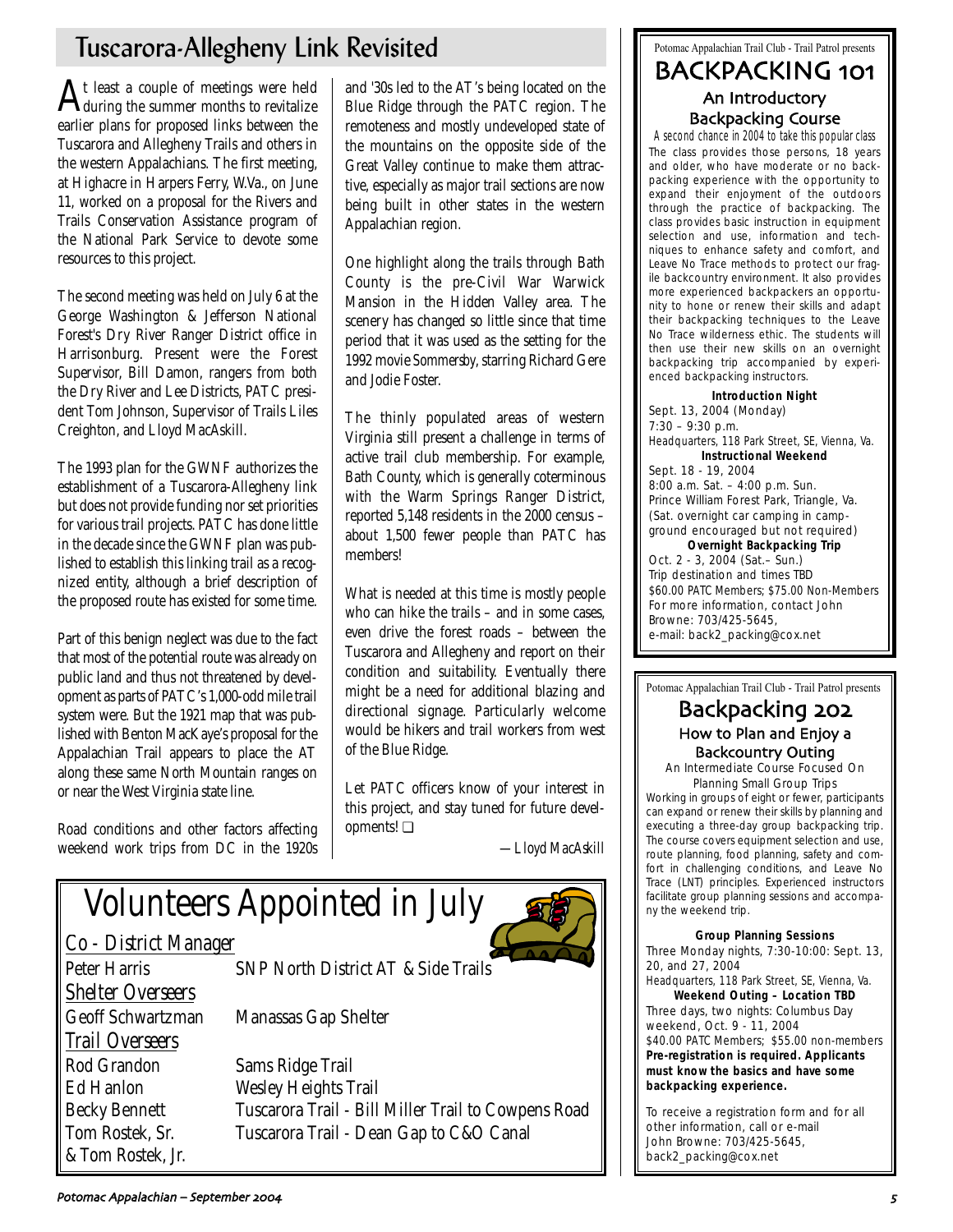## 38 Degrees North, 77 Degrees West Corridor Program

**M**y brother is 23 years old. He teaches Colorado's Boulder campus and coaches junior high soccer. He is smart, talented, handsome, and a strong athlete. And he and his girlfriend are the proud owners of a white purebred Chihuahua named Samson that they dress in little sweaters for protection against the cool mountain temperatures.

### **No One is Perfect, I Guess**

Chihuahuas aren't usually considered effective ranch dogs, which may explain the notoverly-warm reception Samson received on his first visit to my parents' house. But while the little dog might have been accepted there, his surprise appearance on our recent family vacation was something else entirely.

The family llama pack trip, which had at one time been a common summer pastime, became extinct about eight years ago when I left for college. This summer, however, we managed to resurrect it. I recently met my mom, dad, and brother in Durango, Colo., for a four-day pack trip in Silverton's San Juan Mountains. We had three experienced llamas and a hike with an impressive amount of stunning scenery per mile – the perfect trip for our re-entry into life as an outdoorsy family. The only snag in the plan was the unexpected presence of an animal with only four inches of ground clearance.

It took us a few extra steps up the trail to determine the best hiking order, putting the stronger llama out front and the more nervous one in the middle. Andy's little dog complicated things slightly because the nervous llama became agitated every time Samson got near his feet. But the proud Chihuahua

refused to bring up the rear, so he and Andy headed out ahead of us all. I heard my dad grumble about the hassle, but my mom shot him a warning look and he backed down.

My dad's tolerance of Samson was severely diminished, however, when we met a group of fishermen coming down from the lakes. Thoroughly embarrassed to have strangers see his impressive llama pack string being led up the trail by a Taco Bell commercial, my dad fumed for the next mile in a silence neither my brother nor I have seen in over 15 years – since the day we took all the doors in the house off their hinges, for no reason I can remember, just before an ill-timed rainstorm arrived.

At 12,000 feet in elevation, Samson shivered miserably if he wasn't continually tucked into Andy's fleece, his little pointy head sprouting from the neck of my brother's jacket like a creature from "Alien." This meant that Andy was completely useless when it came to setting up camp and helping out with meals because one arm was always holding the dog. But it was the stealthy attack of a little pink dog tongue that somehow found the opening of my dad's sleeping bag first thing every morning that really put my dad over the edge.

Despite these minor obstacles, we had a great trip. After dinners of salmon and steak and bread and salad and breakfasts of bacon and eggs, I hardly even missed my backpacking meals of tuna fish and oatmeal. And while little Samson didn't exactly win my dad over, he did provide enough fireside entertainment to avoid becoming the next thing on the menu. If my brother's smart, however, he'll leave the dog at home next time.

*—Alexa Hackbarth*



Sampson the Chihuahua is kept well away from the "nervous" llama.

# Receives Grant

The AT Corridor Management Program has received a grant through the ATCsponsored L.L. Bean Grants to Clubs. A grant of \$2,700 was awarded to purchase fence materials for Fox Gap in Maryland.

Fox Gap was one of three major gaps involved in the Battle of South Mountain in September 1862. Besides the AT passing through the gap, the surrounding lands are also part of the recently established South Mountain Battlefield State Park.

As part of the overall plan for Fox Gap, the fencing will exclude parking on both sides of the Lambs Knoll access road. New parking lots will be built on either side of the gap to help protect the cultural and historic resources in the gap. Plans are to install the fence in late fall or early spring. ❏

> *—Tom Lupp, Chair, AT Corridor Management Committee*



## Four-Month Detour Set on Tuscarora Trail Section

The Tuscarora Trail will be closed between US30 and PA16 near McConnellsburg, Pa., from about the end of July 2004 through the end of November 2004. Texas Eastern Transmission is planning construction work on a natural gas pipeline not too far from where the trail crosses PA16. During construction, the normal route of the trail across the pipeline will be closed. However, the company proposes to set up a detour of about 1,100 feet for hikers to safely pass the area. If you are hiking southbound, you will be routed along the edge of the pipeline right-of-way to PA16 and then along PA16 to where the trail normally crosses the highway. Northbound hikers will follow the same route in the reverse direction. The company plans to install fencing and signs to clearly mark the detour route. ❏

*—Pete Brown, Pennsylvania Trails DM*

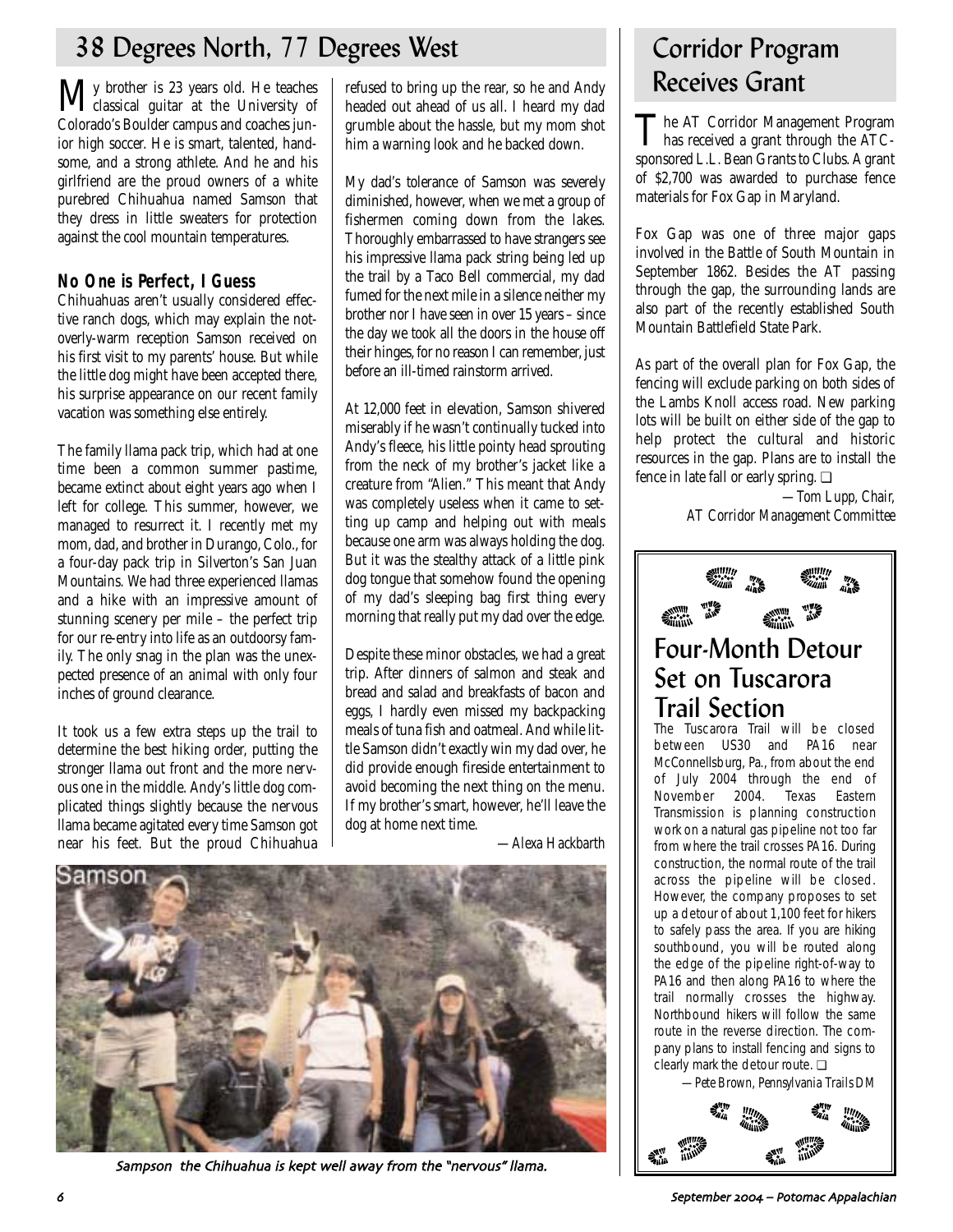## Remembering Life in the Blue Ridge

## **Madison Museum Summer Exhibit Examines Early Regional Culture**

The summer exhibit at the James Madison Museum, in Orange, Va., provides a glimpse into the lives of the people of the Blue Ridge prior to the establishment of the Shenandoah National Park.

July 3, 1936 was an auspicious day in the lives of many Americans in the eastern United States for it marked the establishment of a new national park. Dedicated by President Franklin D. Roosevelt, it had taken 12 years to become a reality. But for those who were driven from the mountain to make way for the park, this date marked the end of a lifestyle and culture that had been in place for generations.

The Shenandoah National Park encompasses close to 200,000 acres and stretches from Front Royal to Rockfish Gap. It was conceived of as a recreational getaway for the overcrowded urban population along the East Coast. In 1924, the Secretary of the Interior, Hubert Work, established the Southern Appalachian National Park Committee to search for suitable land that would be close enough to the cities but still retain its natural beauty. Two other forces served to expose the Blue Ridge area to the public and led to the establishment of the park. George Freeman Pollock, who owned the Skyland Resort at Stony Mountain near Luray, has been called the father of the Shenandoah Park. He devoted his life to promoting his resort and advertised regularly in The Washington Post, encouraging city dwellers to catch a bus and see the proposed park in a day. The other influence was from President Hoover who

established Hoover's Camp as a presidential retreat in Madison County in 1929. With the Blue Ridge so much in the public eye, it was not difficult to sell the idea of a park to the non-resident public. At this point, the fate of the mountain people who lived in this area was sealed.

Some 600 families were displaced by the government's policy of eminent domain, which gives the government the right to take private property for public use. Although those who owned their land were paid, the appraised values were often far below what the land and appurtenances were thought to be worth by their owners. To make the evictions more palatable to the public the government painted a portrait of the mountain people as being poverty stricken and ignorant. There were indeed pockets of poverty and many lacked education, but that was only a small part of this story. Most of the people lived comfortable lives, attended school at least part of each year, and worked hard to make a living.

To its credit, the Park Services made a concerted effort to correct the initial misinformation. Hopefully, through the use of pictures, personal objects, and reminiscences from former residents and descendants, this exhibition will present a balanced portrait of what life was like on the mountains before the establishment of the park.

The exhibit continues through Sept. 26. The Museum is located at 129 Caroline Street, in Orange. Hours are: 9:00 a.m. to 5:00 p.m. weekdays, 10:00 a.m. to 5:00 p.m. Saturdays, and 1:00 p.m. to 5:00 p.m. Sundays. ❏

*—Used by permission of the Orange County James Madison Museum*





*Hiker's Notebook*

**Common Name: Red Eft, Red Spotted Newt** (newt comes originally from "an eft" which became "a neft" with "w" eventually replacing "f " in common usage)

### **Scientific Name: Notophthalmus viridescens**

The red eft is frequently seen on the trail in the spring after a rainfall when the underbrush is moist. They are easily recognized by their bright orangered color with porthole-like darker red spots arrayed longitudinally along the flanks.

**Potpourri:** The red eft is the terrestrial juvenile stage of the red spotted newt. The life cycle of the newt consists of three stages. The eggs are hatched in water as larval salamanders with prominent finned tails and external gill tufts. The larvae metamorphose into the second, terrestrial red eft phase with fully developed lungs in the place of gills. After three to seven years, the eft is transformed into a third phase as a gilled, aquatic, green-colored adult for the remainder of its life, spawning the next aquatic generation.

The three year terrestrial eft stage is an adaptation for dispersal. As newts are pond dwellers, overcrowding would result without a means for expansion. The eft has the ability to move to new ponds, thus establishing new colonies and contributing to the survival of the species.

The red coloration is unique to the terrestrial phase of the newt's life cycle and is thought to serve as a warning sign to would-be predators that the eft's skin exudes toxic substances that are unpalatable. Red salamanders have similar coloration as mimicry. ❏

*—William Needham*

*Visit the Hiker's Notebook Web site at: mwrop.org/W\_Needham/h\_notebook.html.*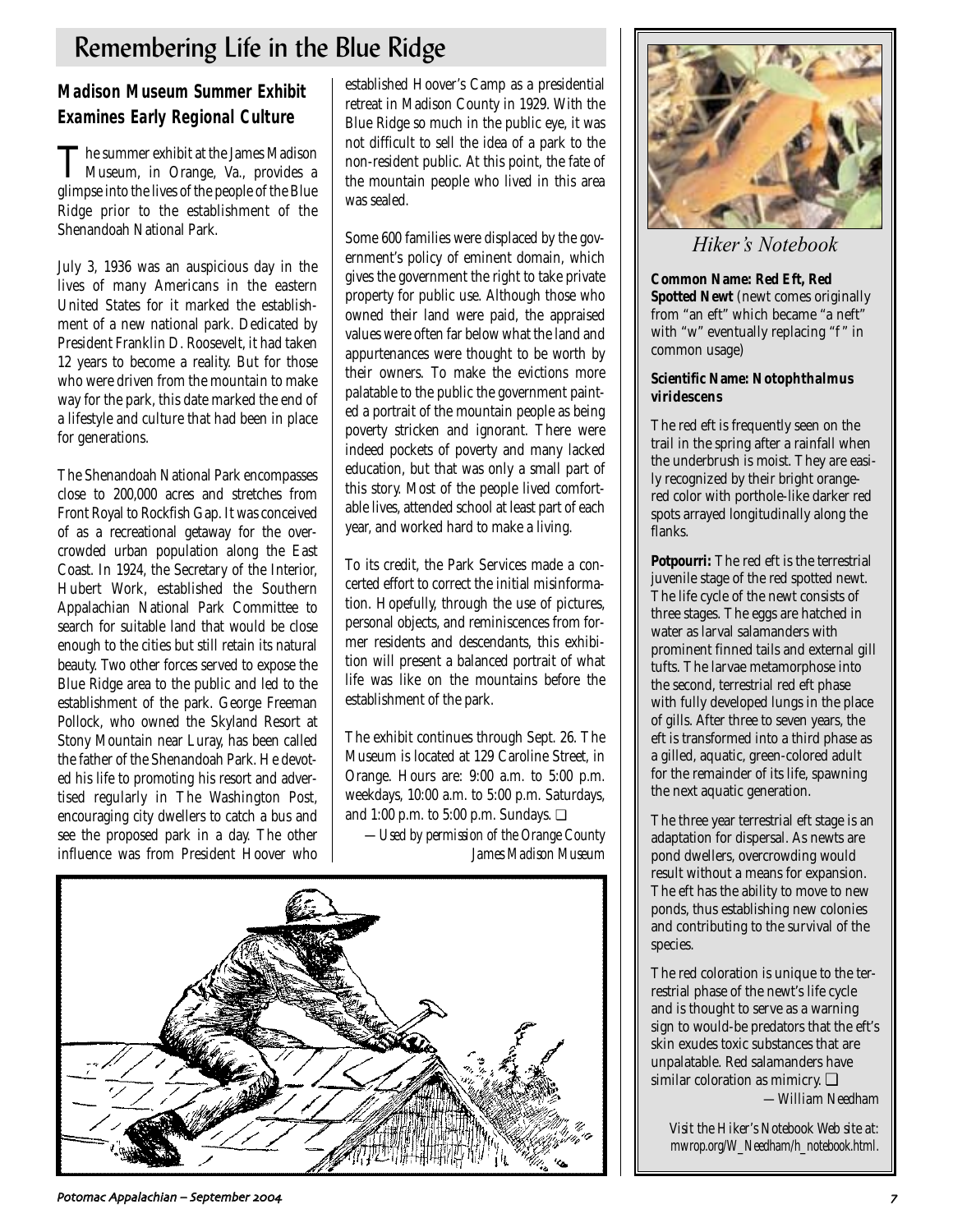## Wilderness Areas Proposed for the Monongahela National Forest

The Monongahela National Forest's management plan is currently<br>under revision. A critical part of the revision is the list of recommendations for new wilderness areas. A draft environmental impact statement is under preparation by the U.S. Forest Service, with public release due this December. However, individual sections of the draft have been published on the Internet for viewing. The draft roadless area review and wilderness inventory process has recently been completed and identifies 14 roadless areas that meet the criteria for wilderness designation. It can be accessed at www.fs.fed.us/r9/mnf/plan\_revision/plan\_revision.htm.

Wilderness areas are the holy grail of nature lovers and outdoor enthusiasts. Wilderness designations provide the ultimate protection for any federal lands. No logging, mining, ATVs (ORVs), or even mountain bikes are allowed to desecrate these natural areas. Hunting, fishing, and livestock grazing, however, are allowed. As defined by Congress in the 1964 Wilderness Act, a wilderness area is "an area where the earth and its community of life are untrammeled by man, where man himself is a visitor who does not remain."

Wilderness areas give us some of our best hiking and backpacking opportunities. Dolly Sods, Otter Creek, Laurel Fork North and South, Cranberry Wilderness, and Mountain Lake are the current six wilderness areas in West Virginia. All but the last one are in the Monongahela National Forest.

Many of the eligible wilderness areas are additions to these existing wilderness areas. (It may be surprising to hear there are 18 wilderness areas in Virginia, with the Shenandoah National Park designations, Saint Mary's and Ramsey's Draft, being closest to us. Maryland has no designated wilderness areas nor any National Forest lands.). Of the national forest land of the southern Appalachians (south of the Mason-Dixon line), the 39 wilderness areas constitute only 7.6 percent. Of the 430,000 acres of wilderness in the southern Appalachians, 80,000 acres are contained in Shenandoah National Park (none exist in the Great Smoky Mountains National Park, although proposals are being developed).

## **Wilderness Benefits**

Wilderness areas provide many benefits to us in addition to the hiking and human outdoor experience. They are the reservoirs of biological diversity. It is here where the natural processes of nature have the best chance of survival. Compared with young forests, it is in the old growth forests where research tells us, more species of every kind – trees, birds, salamanders, snakes, insects, ferns, mosses lichens, and fungi – can be found. They are better at protecting water quality within the watershed and downstream, recycling nutrients, limiting downstream floods, improving air quality, and buffering environmental stresses. They can provide critical wildlife habitat corridors connecting disjunct wildlife

### See Monongahela, page 9

 $\mathbf{F}^\text{or}$  years, the popular assumption was that the worth of national forests lay in the money that could be generated by harvesting timber. When you look at the economic impact, it becomes evident that this assumption is entirely wrong.

According to the U.S. Forest Service, 2,569,041 jobs are related to recreation in the national forests, while only 76,046 jobs can be attributed to logging. Similarly, \$97.8 billion are contributed to the GNP from recreational use of the national forests versus only \$3.5 billion generated through logging.

Those rural economies with a strong economic base in government or in the combination of retirement and recreation have almost kept pace with metropolitan areas in growth changes and per capita income. Rural counties dependent on manufacturing, farming, mining, or trade have fared worse.

Logging on national forest lands is very expensive, requiring extensive road construction and resulting in a loss to the agency. During FY 1996, the Forest Service lost \$204 million on commercial logging in national forests. Losses have occurred in 86 of the 104 national forests.

## **Dispelling Myths**

The costs of harvesting timber are \$150 to \$200 more per acre on national forest land than on private land in the region, due to differences in slope, distance to a road, and trees per acre. For example, 1994 timber sales resulted in net losses on the following national forests:

| George Washington                       | (VA) \$0.8 million |
|-----------------------------------------|--------------------|
| <b>Jefferson</b>                        | (VA) \$1.2 million |
| Cherokee                                | (TN) \$1.1 million |
| Nantahala-Pisgah                        | (NC) \$2.6 million |
| Chattahoochee-Oconee (GA) \$1.1 million |                    |
| For a total loss of                     | \$6.8 million      |

Nationwide, national forests account for 4 percent of the nation's timber production, while the average in the southern Appalachian region is about 10 percent. National forests in the southern Appalachians constitute only 12 percent of the forested lands in the region. While timber production has substantially declined in the national forests, total timber production has been roughly about the same over the past decade. This is indicative of the increase in timber production on private land.

### **A New Generation Moves In**

The population of the southern Appalachians increased 28 percent between 1970 and 1990. This is in large part attribut-

able to a substantial flow of people from outside moving into the region. These people have different attitudes about natural resource management than people with ancestral roots in the region, often favoring protection. In fact, recent surveys in the region show 72 percent do not want increased timber harvesting from national forests, with 73 percent supporting land use for providing critical habitat for plants and animals, and 69 percent supporting the designation of more wilderness areas.

It is the conclusion of environmental groups and land managers surveyed that public land managers must work closely and skillfully with environmental groups. Both environmental and industry groups are often much better informed and equipped to analyze and argue management options and their potential consequences at the local level than are federal agencies. Federal agencies will need continuing input from local communities as they make decisions that affect local resources. ❏

*(From the Southern Appalachian Forest Coalition. http://www.safc.org. The Southern Appalachian Forest Coalition is a non-profit organization working to protect and restore wild lands, water, native forests, and ecosystems of the Southern Appalachian landscape.)*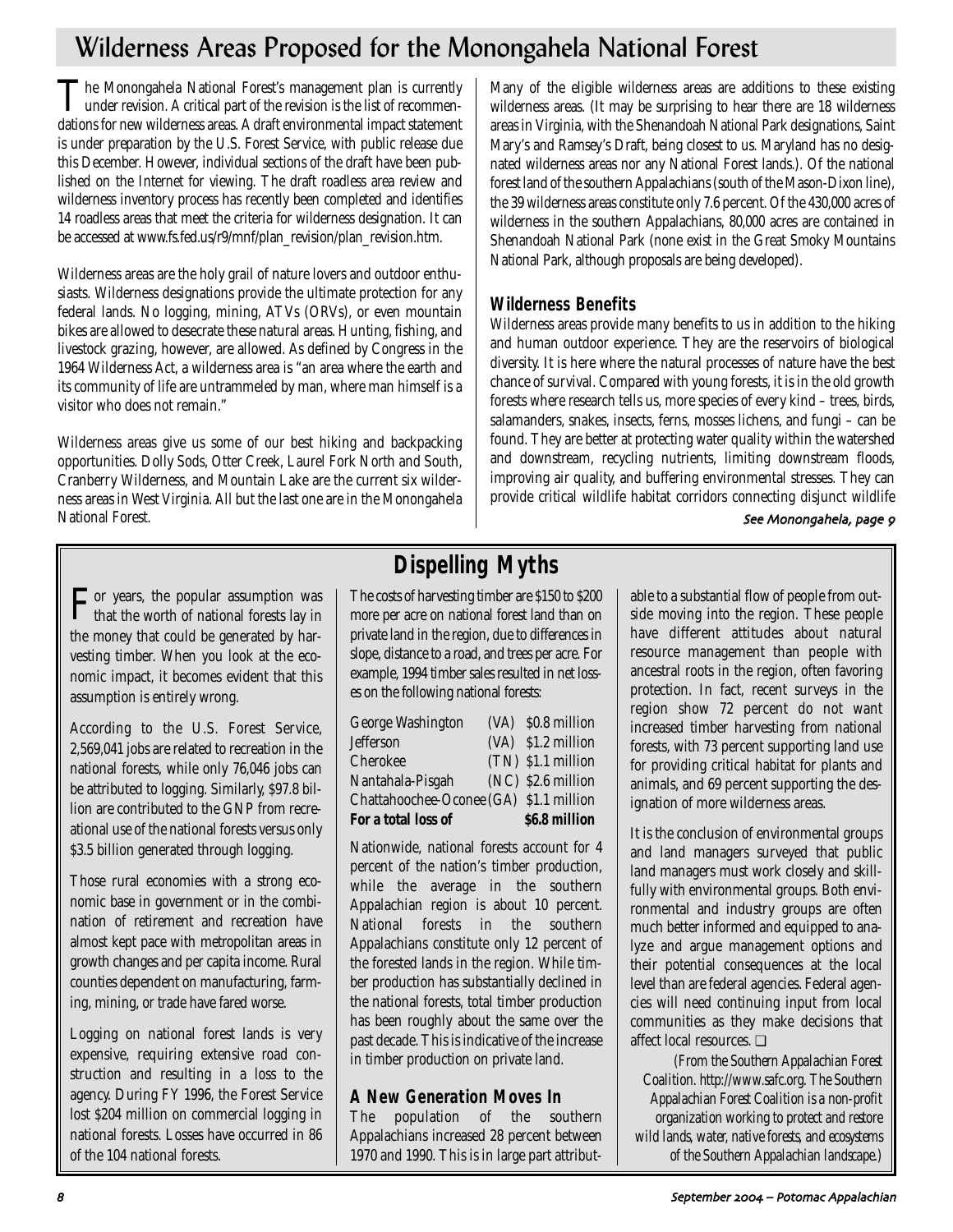#### Monongahela, from page 8

populations. This not only allows for increased gene pool flow, but also reduces the harmful impact of "edge effects" of invading plants, animals, and diseases.

Just as important, wilderness areas are places of great scenic beauty. They provide a place for spiritual and emotional renewal. The Monongahela National Forest management plan will also address: forest health; logging; roads; off-highway vehicles; soils and acid rain; recreation; watersheds/streams and rivers; and endangered, threatened, and sensitive species.

All of these issues are of critical importance to PATC. Preserving wilderness character, ecological integrity, and future outdoor recreation opportunities are issues that will be affected by the results of this document.

The West Virginia Highlands Conservancy (WVHC) was created back in the mid 1960s in order to have some input into the implementation of the federal 1964 Wilderness Act in West Virginia. It has played a major roll in the designation of the Dolly Sods and Otter Creek Wilderness areas in 1975 and has been active in all subsequent wilderness area designations since that time. WVHC has formed a coalition with The Wilderness Society and the West Virginia chapter of the Sierra Club to help consolidate efforts to affect the forest management plan. The resulting advocacy group is known as the West Virginia Wilderness Coalition (www.wvwild.org). For those of you who wish to participate in the review process, or just follow the actions, visit either of the previously listed Web sites, or access the WVHC Web site (www.wvhighlands.org). ❏



## **PATC Trail Patrol**

**Presents**

## **Hike Leadership Training**

Sept. 11 and 12, 2004

The Trail Patrol is hosting a Hike Leadership Training course on Sept. 11 and 12 at the PATC HQ. The two-day course uses classroom and hands-on instruction to teach participants the essential skills for leading safe, enjoyable hikes with minimal environmental impact.

The topics to be covered include: **Medical Emergencies, Planning, Personal Equipment, Leave No Trace, Leadership Skills, Standard Procedures, Emergency Procedures, and Navigation and Map Reading.**

For more information contact Ben Fernandez (3ferns@adelphia.net) 703/327-9788.

> Potomac Appalachian Trail Club Trail Patrol Presents **Leave No Trace Trainers Course**

> > Oct. 2-3, 2004

This course is designed for those who want to better understand Leave No Trace (LNT) skills and ethics and help others understand their impact on the backcountry. You will have opportunities to learn about the impact of your choices in the backcountry, to practice minimizing your impact and to gain confidence in helping others understand LNT skills and ethics.

After completing the course you will be certified as an LNT trainer. It is our hope that you will be willing to give LNT presentations to community groups if your schedule permits.

> Fee: \$30 (non-refundable) Includes course material

For more information or to register (required), please e-mail Anniell Miller at amill1@yahoo.com or call 703/250-8113 (before 11:00 p.m.)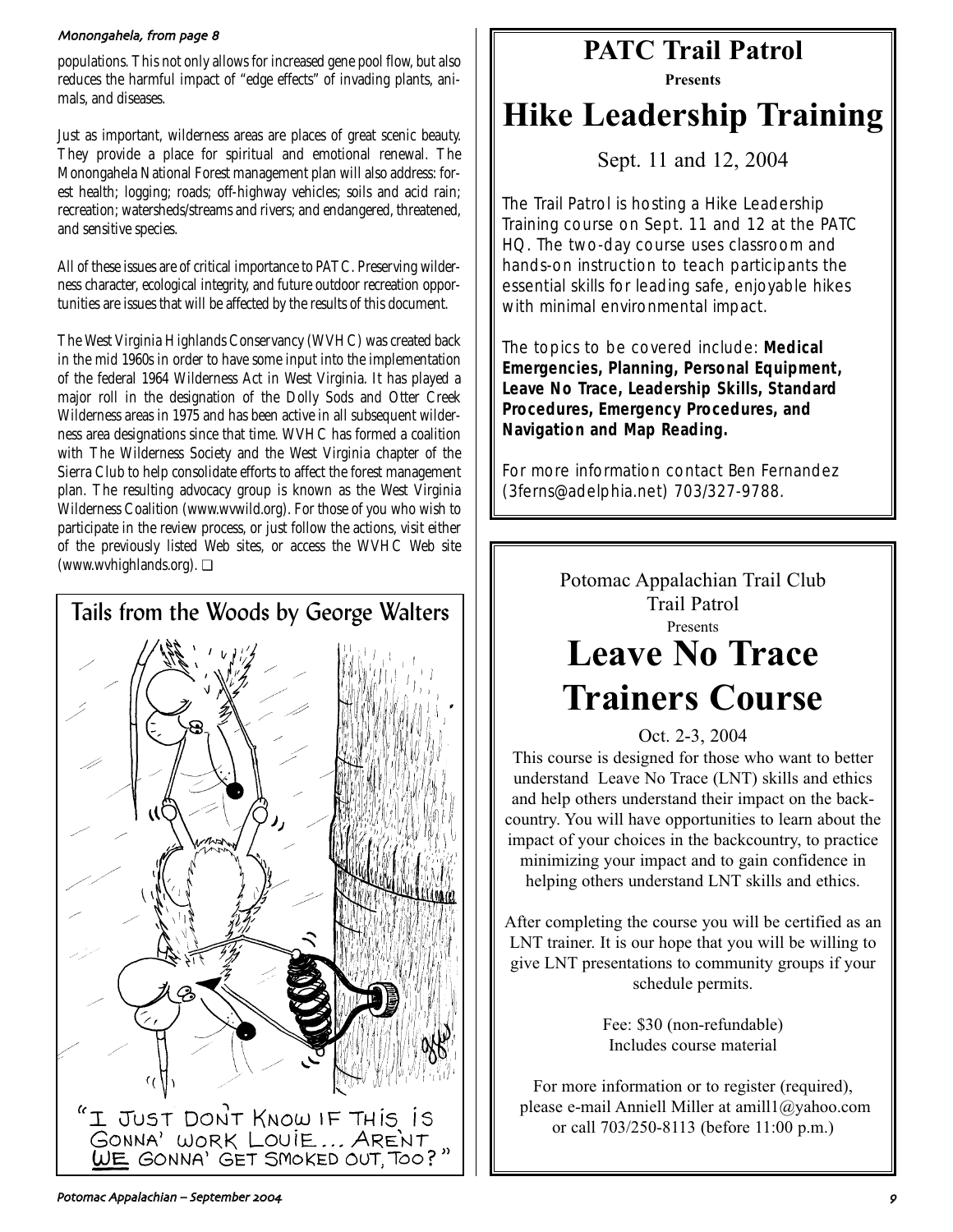#### Charlottesville Chapter

The Charlottesville Chapter hikes every Saturday; summer, winter, and in between. Hikes are usually 8 to 10 miles. We usually maintain trails on the last Saturday of the month. Meet at Sprint parking lot, 2307 Hydraulic Road, at 9:00 a.m., with food and water for the day. The majority of hikes are in the southern and central districts of Shenandoah National Park, with some in the north district and in George Washington National Forest. Our Chapter<br>hikes are posted at www.patc.net/ hikes are posted at www.patc.net/ chapters/char/hikes.html. INFO: Jere Bidwell 434/295-2143 or John Shannon 434/293-2953.

#### North Chapter

The North Chapter of PATC conducts monthly trail work trips on the Maryland and Pennsylvania sections of the AT and on the Pennsylvania sections of the Tuscarora Trail. We also lead hikes on these and other trails. Maryland AT work trips are generally held on the first and third Saturdays – contact Nancy Hammond (mdtrail@yahoo.com) 301/739-0442 for information. Pennsylvania work trips are generally held on the AT on the first Saturday and on the Tuscarora on the third Saturday – contact Pete Brown (peter.brown4@worldnet.att.net) 410/343-1140. Pennsylvania AT work trips also include an optional Saturday evening dinner at the Gypsy Spring cabin. For information on upcoming hikes, contact Chris Firme (bncfirme@innernet.net) 717/765-4833. For general chapter information, contact chapter president Pete Brown or visit the North Chapter home page (www.patc.net/chapters/north/).

#### Northern Shenandoah Valley Chapter

The Northern Shenandoah Valley Chapter sponsors hikes in national and state parks and forests in the Shenandoah Valley vicinity, open to the public, on a monthly basis except during the winter. Hikes are posted in the Forecast. Other activities are in the NSV Chapter Newsletter. For further information contact Lee Sheaffer, (thumpers@visuallink.com) 540/955-0736.

## **Chapters**

#### Southern Shenandoah Valley Chapter

See www.ssvc.org or the one linked to the PATC Web site for descriptions of hikes and work trips. We usually hike in the southern and central districts of the SNP and in the GWNF. Contact the listed hike leader for information about a specific event, or contact Michael Seth 540/438-1301.

#### West Virginia Chapter

Chapter meetings at Highacre are on the second Wednesday of Feb., Apr., Jun., Aug., Oct., and Dec. See Forecast for upcoming activities. For information about the chapter or to receive the newsletter, contact Judy Smoot 540/667-2036 or e-mail wvpatc@hotmail.com.

#### Ski Touring Section

The Ski Touring Section has served since 1974 to introduce Washington area residents to crosscountry skiing and to provide cross-country skiing opportunities to experienced skiers. The Section sponsors winter weekend ski trips for all levels of skiers to nearby mountains in Maryland, West Virginia and Pennsylvania, as well as periodic social events year round. INFO: Bert Finkelstein (bertf@erols.com) 703/715-8534.

#### Mountaineering Section

We're a diverse group of local Washington, DC area climbers. Young and old, male and female, crag rat, sport climber, and alpinist, active and armchair types – we all enjoy climbing in its many varieties. We also share common interests in promoting safe climbing, conserving the outdoors, developing new climbers' skills, representing the Washington area climbing community, and having fun! We provide instruction for those wanting to learn the basics – we're not a school, but we can get you started. We go climbing, either locally or further afield, nearly every weekend. In the winter we organize trips to the Ice Festivals in the Adirondacks and the White Mountains for beginning and advanced ice climbers. For further information contact Andy Britton, (tallandyb@aol.com) 703/622-1920, or Mack Muir (MackMuir@edisaurus.com).

#### PATC Hikes

PATC offers organized hikes appealing to the diverse interests of our members. There are K-9 Hikes, which invite you to bring your favorite dog; Family Hikes tailored to kids; Natural History Hikes stalking the fascinating but often elusive flora and fauna of the region; hikes featuring varying levels of difficulty with the Easy Hikers, In-Between Hikers, and Vigorous Hikers; Birding Hikes with experts to help sight and identify our avian neighbors; Historical Hikes tracking little-known structures in Shenandoah National Park; Series Hikes tracing the entire length of the Tuscarora Trail or the trails of Pennsylvania, section by section; Backpacking Hikes traversing the tracts of West Virginia and Southern Virginia; hikes scheduled for weekends; ones scheduled for weekdays; Geology Hikes led by experts from the Smithsonian focused on the unique stratigraphy of our area; Mushroom Hikes with mycologists; Waterfall Hikes to beat the summer heat; and Outreach Hikes to get together with the members of area groups like the Sierra Club or the Congressional Hikers. That is just to name a few. Check out the Forecast calendar and hear updates on the weekly tape (703/242-0965).

#### Other Clubs' Hikes

Capital (www.capitalhikingclub.org) and Wanderbirds (www.wanderbirds.org) hike on Saturdays and Sundays, traveling by bus and leaving from downtown, with suburban stops as well. Center Club, Northern Virginia Hiking Club and Sierra Club hike on both Saturdays and Sundays using carpools, which often leave from a suburban Metro stop. Schedules are available at PATC Headquarters and are published in area newspapers on Fridays. The schedule of West Virginia Highland Conservancy outings in the Monongahela National Forest and surrounding<br>areas is on their web site at areas is on their web site at www.wvhighlands.org.

## KEY to Forecast Activities

All events are marked for easy identification. Late changes or cancellations are listed on the weekly information tape (703/242-0965), which is updated on Sunday evening for the following seven days. The Forecast can also be<br>found on PATC's Web site at PÁTC's www.patc.net/activities/forecast.html.

- **\*** Hiking Trips
- \* Backpacking Trips
- $\mathcal{R}$  Trail Work Trips
- **i** Cabin/Shelter Work Trips
- \* Ski Trips
- Special Events
- $\blacksquare$  Meetings
- $\varnothing$  Classes
- $\frac{2}{3}$  K9 Trail Blazers (dogs permitted)

Note to all hike leaders: Please ask nonmembers on your hike if they would like to join PATC, then get names and addresses so a club volunteer can send them information packets. Thanks!

#### Meetings

Meetings are held at PATC HQ, 118 Park Street, S.E., Vienna, Va., unless otherwise noted.

#### New Members (PATC) – First Wednesday

7:30 p.m. Curious about the club? Want to learn more? The best way is to attend a New Members meeting (but you don't have to be new to qualify). Attend the meeting and find the mysteries of PATC revealed in full. Refreshments will be served. Directions to PATC: Take Rt. 123 into Vienna, Va., and turn east on Park St. (Rt.675) to 118 Park St. on your left. INFO: Jane Thompson 301/349-2496.

#### Mountaineering Section – Second Wednesday

8:00 p.m. – We meet every month unless noted in the Forecast. INFO: Mack Muir (MackMuir@edisaurus.com) 703/960-1697 or PATC's Web site: www.patc.net/chapters/mtn\_sect.

#### Shenandoah Mountain Rescue Group

Business meeting - Last Tuesday of each month, 7:30 p.m. INFO: Doug Sigman (join@smrg.org), 703/255-5034, or www.smrg.org.

### PATC Council – Second Tuesday Meetings

The council meets at 7:00 p.m. sharp. The PATC Council meets every month to conduct business of the club and once a year for a dinner meeting. All members are always welcome. Come see how we make decisions about your club. INFO: Wilson Riley (wriley@patc.net) 703/242-0693 x11.

#### Trail Patrol – First Tuesday

7:30 p.m. Trail Patrol volunteers are PATC's goodwill trail ambassadors to the hiking public. They provide a visible, reassuring presence on the trails, and strive to educate the public on good hiking practices, minimum impact hiking, and camping ethics. Patrol members are trained in land navigation, emergency procedures, radio communications, and personal equipment. All Trail Patrol volunteers are also expected to become certified in a recognized basic first aid course. Some equipment and uniform items are provided upon completion of training. INFO: Holly Wheeler (trailpatrol@patc.net) 301/486-1598, or see our section in PATC's Web site: www.patc.net/ volunteer/trailpatrol.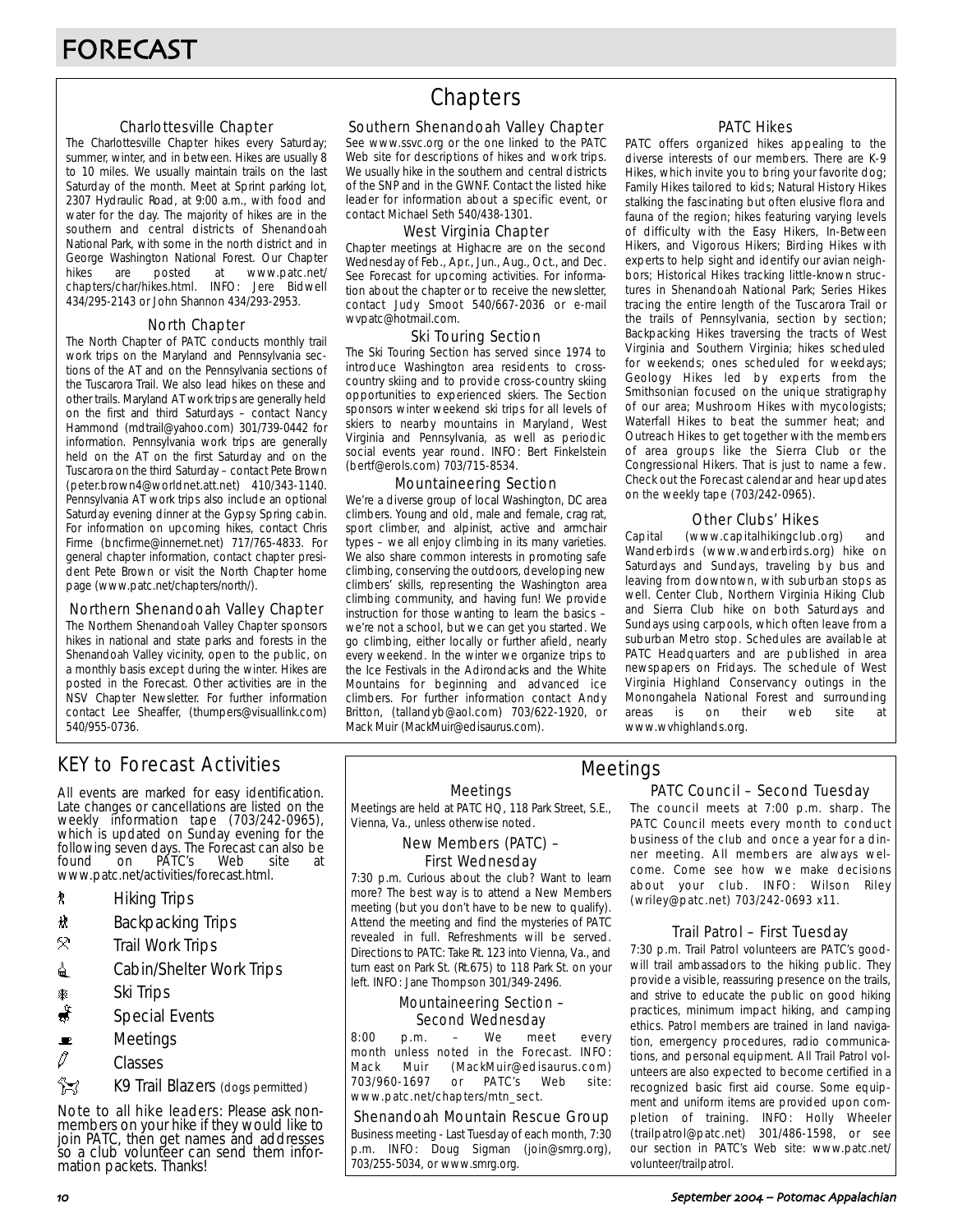## **FORECAS**

## **SEPTEMBER**

#### 1 (Wednesday)

#### DEADLINE - October Potomac Appalachian

Material due to editors 5:00 p.m. All items for the next issue of the newsletter due. Send Forecast events to PA-Forecast@patc.net and all other articles to the editor at lindashannonb@mac.com. NOTE: Do not send photos or articles to headquarters. E-mail for address.

#### 1 (Wednesday) CLASS - Backpacking 101 (REI) Bailey's Crossroads, VA

7:30 p.m. Take the mystery out of Backpacking as we share our knowledge in this show-and-tell session. We will cover backpacking essentials: choosing an internal or external-frame pack; selecting proper clothing; and the right footwear; and understanding the basic gear and skills you need to reach your destination. INFO: Mark Nelson (mnelson@ rei.com) 703/379-9400.

#### 1 (Wednesday) **A** HIKE - Easy Hikers Rockville, MD

10:15 a.m. Meet at Lake Frank parking lot. Directions from the Beltway: Exit on Georgia Ave. N, left on Route 28/Norbeck Rd., right on Avery, right into the parking lot before reaching Southlawn Rd. or exit on I-270 N, to Route 28 east through Rockville, left on Avery, right into the parking lot. Bring lunch and water. INFO: Margaret Chapman 301/977-8988 or 301/869-9291 Monday, Tuesday, and Thursday.

#### 1 (Wednesday) ` HIKE - Midweek Hikers Location to be determined

The PATC Midweek Hikers carpool each Wednesday from the Washington DC area to trailheads. Hikes are at a moderate pace and about 8 to 12 miles in length with varied elevations. Current information, including meeting place, time, leader's name and phone number, and a detailed description of the hike are available on the PATC Activities Recording: 703/242-0965.

#### 1 (Wednesday) MEETING - New Members (PATC), 7:30 p.m.

### 4 (Saturday) . TRAIL WORK TRIP - Yankee Clippers Appalachian Trail, PA

Meet at US 30 and PA 233 at the parking lot of Caledonia State Park. Departure 9:00 a.m. sharp. INFO: Pete Brown (peter.brown4@worldnet.att.net) 410/343-1140.

#### 7 (Tuesday) ` HIKE - Vigorous Hikers Location to be determined

Call for this week's hike location, meeting place and time. Briskly paced mountain hike of 15-17 miles with 3000+ feet of elevation gain. Joint hike with Sierra Club's MWROP. INFO: Chris Nolen (chrishiker@erols.com) 301/469-8931 or Cliff Noyes (cliff.noyes@juno.com) 703/451-5181.

## 7 (Tuesday)<br>■ MEETING - Trail Patrol, 7:30 p.m.

#### 8 (Wednesday) ` HIKE - Easy hikers Swain's Lock, MD

Six-mile hike on C&O Canal to Pennyfield Lock and back. Bring lunch and water. Meet at 10:15 a.m. at Swain's Lock. Take exit 39 west on Capital Beltway to River Rd. Go 2 miles past Potomac Md., then left 0.3 miles on Swains Lock Rd. INFO: Mary-Margaret McGrail 703/751-8126.



#### 8 (Wednesday) ` HIKE - Midweek Hikers Location to be determined

The PATC Midweek Hikers carpool each Wednesday from the Washington DC area to trailheads. Hikes are at a moderate pace and about 8 to 12 miles in length with varied elevations. Current information, including meeting place, time, leader's name and phone number, and a detailed description of the hike are available on the PATC Activities Recording: 703/242-0965.

### 8 (Wednesday) MEETING - Mountaineering Section, 8:00 p.m.

#### 11 (Saturday) ` HIKE - K9 Trailblazers Fairfax Station, VA

Burke Lake Park. We'll hike at a moderate pace for a 4.5 mile loop around Burke Lake on mostly wooded trails with little elevation change. This is a joint hike with K9 Trailblazers so well behaved dogs are welcome as long as you keep them on leash and scoop after them. Maps, chocolate, and dog biscuits provided at the trailhead. Bring snacks and water for you and your dog. Visit (www.k9trailblazers.org). INFO: Pat Fuhrer (psfuhrer@k9trailblazers.org) 410/381-7408 or Jeff Bolognese (jbolognese@ k9trailblazers.org) 410/247-4434.

## 11 (Saturday) . TRAIL WORK TRIP - Rock Creek Park Crew Washington, DC

(8:15 - Noon). Meet at the Rock Creek Nature Center located south of the Military Road NW park entrance. INFO: Mark Anderson (dc.trails@ verizon.net) 202/462-7718 or Ranger Ken Ferebee 202/895-6221.

#### 11 (Saturday)<br>X That . TRAIL WORK TRIP - South Mountaineers Appalachian Trail, MD

The South Mountaineers Trail Crew has been working on the Appalachian and Catoctin Trails in Maryland since 1993. We are always happy to see new faces. Please bring lunch, water and gloves and meet us near Frederick, Md., at 9:00 a.m. Expect to work into the afternoon and hike 1-4 miles. INFO: Nancy Hammond, (mdtrail@ yahoo.com) 301/739-0442.

## 11 - 12 (Saturday - Sunday) <sup>i</sup>CABIN WORK TRIP - Southern Slackers Highacre House, Harpers Ferry, WV

Paint, clean, finish the barn cleaning. INFO: Thomas C. Jorgensen (hairatheart@aol.com) 540/456-4760 (home) 540/248-7009 (work) 540/248-7046 (fax).

#### 11 - 12 (Saturday - Sunday)<br>*CLASS - Hilos Landay*) CLASS - Hiker Leadership Training Vienna, VA

The Trail Patrol is hosting this two-day course which uses classroom and hands-on instruction to teach participants the essential skills for leading safe, enjoyable hikes with minimal environmental impact. The topics to be covered include: Medical Emergencies, Planning, Personal Equipment, Leave No Trace, Leadership Skills, Standard Procedures, Emergency Procedures, and Navigation and Map Reading. INFO: Ben Fernandez (3ferns@ adelphia.net). See ad on page 9 of this issue.

## 11 - 12 (Saturday - Sunday) . TRAIL WORK TRIP - Cadillac Crew Tuscarora Trail East of Berkeley Springs, WV

The Cadillac Crew will be working on the Tuscarora Trail at the north end of Sleepy Creek WMA. The project involves a trail relocation across a ridge line to avoid ATV traffic and provide views. Community dinner on Saturday night. Overnight at Brill Cabin near Shockeys Knob. INFO: Trudy Thompson (going2home2@yahoo.com) 703/938-3973 or Jon Rindt (jkrindt@shentel.net) 540/635-6351.

### 13 (Monday) a CLASS - Backpacking 101 Vienna, VA

7:30 p.m. - 9:30 p.m. Introductory Night. The BP101 class provides those persons, 18 years and older, who have moderate or no backpacking experience with the opportunity to expand their enjoyment of the outdoors through the practice of backpacking. The class provides basic instruction in equipment selection and use; information and techniques to enhance safety and comfort; and Leave No Trace methods to protect our fragile backcountry environment. It also provides more experienced backpackers an opportunity to hone or renew their skills, and adapt their backpacking techniques to the Leave No Trace wilderness ethic. After classroom instruction, students will take their new skills out in the field. Instructional Weekend: Sept. 18-19. Backpacking trip: Oct. 2-3 accompanied by experienced backpacking instructors. Fee: \$60.00 for PATC members; \$75.00 for non-members. INFO: John Browne (back2\_packing@cox.net) 703/425-5645. See ad on page 5 of this issue.

## 13 (Monday) a CLASS - Backpacking 202 Vienna, VA

7:30 - 10:00 p.m. Planning Session One. Trail Patrol presents an intermediate backpacking course focused on planning small group trips. First of three planning sessions. Working in groups of eight or fewer, participants have the opportunity to expand or renew their skills by planning and executing a three-day group backpacking trip (Columbus Day weekend, Oct. 9-11). Covers equipment selection and use, route planning, food planning, safety and comfort in challenging conditions, and Leave No Trace (LNT) principles. Experienced instructors facilitate group planning sessions and accompany the weekend trip. Fee: \$40.00 for PATC members; \$55.00 for non-members. Applicants must know the basics and have some backpacking experience. INFO: John Browne (back2\_packing@cox.net) 703/425-5645. See ad on page 5 of this issue.

#### 14 (Tuesday) ` HIKE - Family Hike Springfield, VA

Lake Accotink Park. We will hike around the lake for about 4 total miles. We will picnic at a playground half way. This is a kid-friendly hike. The trail is jogging-stroller passable, but has some stairs. INFO: Anne Regan (anne.c.regan@verizon.net) 703/689-3883.

### 14 (Tuesday) ` HIKE - Vigorous Hikers

Location to be determined

Call for this week's hike location, meeting place and time. Briskly paced mountain hike of 15-17 miles with 3000+ feet of elevation gain. Joint hike with Sierra Club's MWROP. INFO: Chris Nolen (chrishiker@erols.com) 301/469-8931 or Cliff Noyes (cliff.noyes@juno.com) 703/451-5181.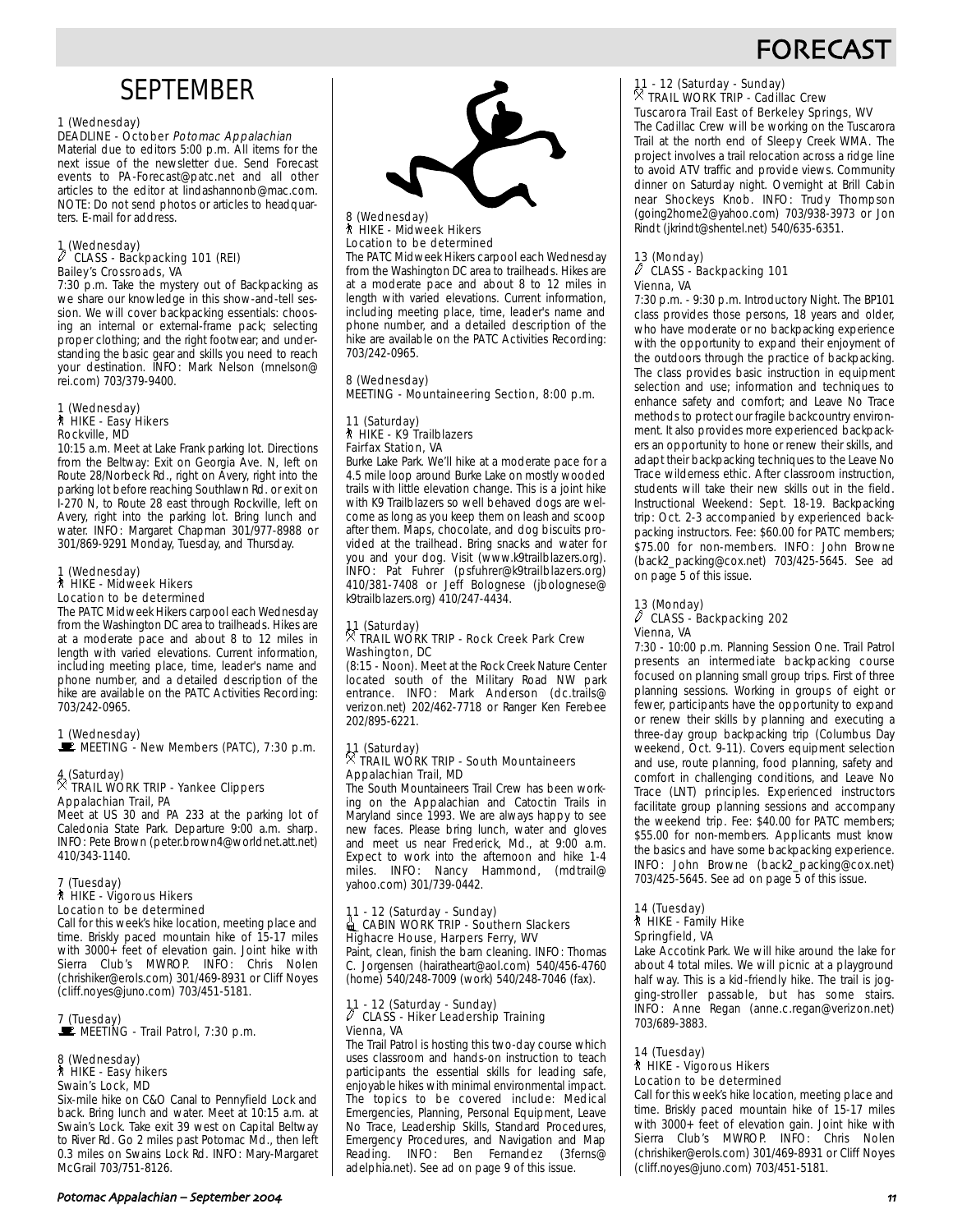## FORECAST

14 (Tuesday)<br>WE MEETING - PATC Council, 7:00 p.m.

## 15 (Wednesday) a CLASS - Map & Compass 101 (REI) Bailey's Crossroads, VA

7:30 p.m. We will present a clinic aimed at the newcomer to map and compass. We will cover the basics such as understanding map symbols, orienting the map and compass, triangulation, declination adjustment, and reading terrain features. Participants are encouraged to bring their own compasses. INFO: Mark Nelson (mnelson@rei.com) 703/379-9400.

#### 15 (Wednesday) ` HIKE - Easy Hikers Carderock, MD

To Great Falls. A 6-mile hike along picturesque section of C&O Canal. Meet at 10:15 a.m. Take Exit 41 off Beltway (Interstate 495) and follow signs to Carderock. Go to third parking lot. One small rocky stretch. Lunch will be at the halfway point. Bring plenty of water. Group will return to starting point after lunch. INFO: Jim Flanigan (jflanigan@aol.com) 202/554-3775.

#### 15 (Wednesday) ` HIKE - Midweek Hikers Location to be determined

The PATC Midweek Hikers carpool each Wednesday from the Washington DC area to trailheads. Hikes are at a moderate pace and about 8 to 12 miles in length with varied elevations. Current information, including meeting place, time, leader's name and phone number, and a detailed description of the hike are available on the PATC Activities Recording: 703/242-0965.

#### 18 (Saturday) CLASS - Adopt a Crag (REI) Great Falls, VA

9:00 a.m. - 2:00 p.m. Come lend a hand to the Access Fund and REI and enhance one of our best regional climbing areas. We'll conduct an area clean-up of litter and flood/storm debris and work on erosion control projects along the approach trails. We'll provide tools. And after the work there will be plenty of time to climb, or hike the trails at Great Falls Park, or simply watch the Potomac roll by. You don't climb? Come lend a hand anyway and enjoy the outdoors! Registration is necessary so we can plan the work and have the proper tools on hand. INFO: Mark Nelson (mnelson@rei.com) 703/379-9400.

#### 18 (Saturday)<br>
<sup>2</sup> CLASS a CLASS - Women's Backpacking 202 (REI) Bailey's Crossroads, VA

1:00 - 4:00 p.m. Long Distance Hiking. This isn't Mount Everest. With a little good planning, training, and preparation, anybody can enjoy the adventure and solitude of longer trips. AT thru-hiker, Julie Crawford, will discuss planning, training, packing to reduce load-weight, foot-care, menus to fuel your legs, and trail safety. INFO: Mark Nelson (mnelson@rei.com) 703/379-9400.

#### 18 (Saturday) ` HIKE - Skyland North District, Shenandoah National Park, VA

Gravel Springs Gap to Thornton Gap Skyland 14 miles. Dave Jordahl (dave.jordahl@askdep.com) 304/876-7062, 240/777-7741.

#### 18 (Saturday) ` HIKE - Tuscarora Trail Morgan County, WV

Enjoy a 5-mile hike with 300 ft elevation gain, on the Tuscarora Trail in woods and on country roads from Spruce Pine County Park north to River Road. Hikers will pass through the PATC-owned Ruth Morris and Hauvermale tracts. Hike is co-sponsored by the Sleepy Creek Watershed Assoc & the Morgan County Ecotourism Assoc. INFO: Walter Smith (wsmith@visuallink.com) 540/678-0423.

### 18 (Saturday)

#### **A** HIKE - Waterfall and Wildflower Series Central District, Shenandoah National Park, VA

The 14th hike of the Waterfall and Wildflower Series will be a 15-mile circuit on the Slaughter, Appalachian, Bearfence and Conway River Trails to include the bushwhack to the Devil's Ditch Falls. Total elevation is approximately 3400 feet. PATC Map 10. Meet at the Oakton Shopping Center parking lot at 7:30 a.m. INFO: Jack Thorsen (thorsen4@Juno.com) 703/339-6716 or William Needham, (Needham82@aol.com) 410/884-9127.

#### 18 (Saturday) . TRAIL WORK TRIP - Yankee Clippers Tuscarora Trail, PA

INFO: Pete Brown (peter.brown4@worldnet.att.net) 410/343-1140.

## 18 - 19 (Saturday - Sunday) a CLASS - Backpacking 101 Prince William Forest Park, Triangle, VA

This instructional weekend follows the introductory night (see Sept. 13 event listing). The BP101 Introductory Backpacking Course provides those persons, 18 years and older, who have moderate or no backpacking experience with the opportunity to expand their enjoyment of the outdoors through the practice of backpacking. The students will then use their new skills on an overnight backpacking trip Oct. 2-3 accompanied by experienced backpacking instructors. INFO: John Browne (back2\_ packing@cox.net) 703/425-5645. See ad on page 5 of this issue.

## 18 - 19 (Saturday - Sunday) a CLASS - North District Trails Workshop North District, Shenandoah National Park, VA

Mathews Arm Campground. Come and join PATC and SNP trails professionals for the 17th annual North District workshop. See article on page 16 of<br>this issue. INFO/RSVP: George Walters issue. INFO/RSVP: George (gjwalters@starpower.net) 410/426-2724.

## 18 - 19 (Saturday - Sunday)<br>M. BACKPACKING TRIP - Natural History St. Mary's Wilderness, GWNF, VA

Join Bob Pickett and friends as we visit a nearby wilderness area for an overnight backpacking trip into this interesting area. We'll hike down the Minebank trail and then up the St Mary's trail to Green Pond for the night. Mileage is about six miles on Saturday and four on Sunday. The hike must be considered moderately difficult, with a steep 800' ascent as we approach Green Pond Saturday. Sunday is an easy hike out. INFO: Bob Pickett 301/681-1511.



## 18 - 19 (Saturday - Sunday) . TRAIL WORK TRIP - Acme Treadway Co. Gore, VA

Are you frustrated by your high-tech, high-stress job? Think there's something better out there, but you just don't have the skills and don't know where to turn? You, too, can be a Certifiable Rock Mason! That's right, and YOUR club offers YOU free training!!! On the Tuscarora Trail, when the Acme Treadway Company continues construction of the public access trail to the Tuscarora Trail north of the Pinnacles shelter and south of Gore, Va., on Saturday, Sept. 18. We will meet for breakfast at 9:00 a.m. in the Hayfield Family Restaurant west of Winchester on US Route 50; we will camp overnight near the work site. Space on the Crew is limited and fills up quickly. INFO: Don White (rlbldr@comcast.net) 804/795-2914 by Wednesday, Sept. 15.

#### 18 - 19 (Saturday - Sunday)  $\triangleq$  SHELTER WORK TRIP - The Shelter Crew Central District, Shenandoah National Park, VA

Come on out and spend some time in the cooler air and help with shelter repair and maintenance. The Shelter crew will be doing maintenance on multiple shelters in the central district. We will overnight at the South River Maintenance Hut. Bring water, food, work clothes and if you plan to stay overnight, your sleeping bag. INFO: Henry Horn (athike@aol.com) 301/498-8254 before 9:00 p.m.

### 19 (Sunday) . TRAIL WORK TRIP - West Virginia Chapter Frederick, MD

Gambrill State Park. Ongoing trail maintenance projects; replace deteriorated water bars, blazing. Dave Jordahl (dave.jordahl@askdep.com) 304/876-7062, 240/777-7741.

### 20 (Monday)

#### $\ell$  CLASS - Backpacking 202 Vienna, VA

Group Planning Sessions, three Monday nights, 7:30-10:00: Sept. 13, 20, and 27, 2004. PATC Headquarters, 118 Park Street, SE. Weekend Outing – Location to be determined. Three days, two nights: Columbus Day weekend, Oct. 9 - 11, 2004. Fee: \$40.00 for PATC Members; \$55.00 for nonmembers. Pre-registration is required. Applicants must know the basics and have some backpacking experience. To receive a registration form and for all other information, contact John Browne (back2\_packing@cox.net) 703/425-5645. See ad on page 5 of this issue.

#### 21 (Tuesday) ` HIKE - Family Hike Sterling, VA

Claude Moore Park. Come on out and enjoy this beautiful park. We will begin at our new start time of noon. We will begin our hike on the Hickory Nut Trail, where we will identify a variety of trees native to Virginia. Then we will follow the Little Stoney Mountain trail up to a view of Sterling, and finally, follow the Scout trail in a loop, ending up by the pond. The entire hike will be about 3 miles, and will be kid paced. We'll meet at the Vestal's Gap Visitor's Center. INFO: Lauren Lang (at94L@ netzero.net) 571/242-3950.

#### 21 (Tuesday) ` HIKE - Vigorous Hikers Location to be determined

Call for this week's hike location, meeting place and time. Briskly paced mountain hike of 15-17 miles with 3000+ feet of elevation gain. Joint hike with Sierra Club's MWROP. INFO: Chris Nolen (chrishiker@erols.com) 301/469-8931 or Cliff Noyes (cliff.noyes@juno.com) 703/451-5181.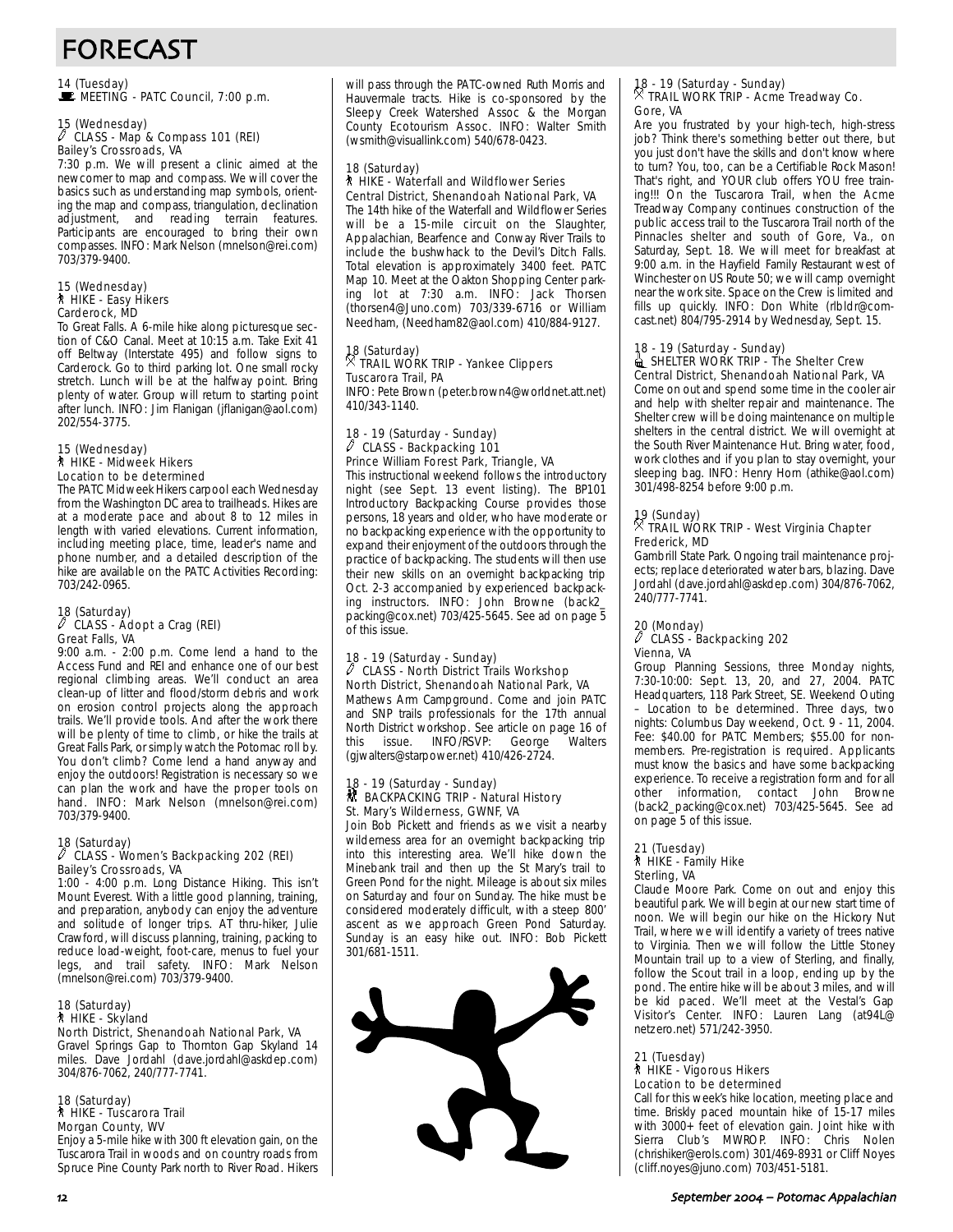

## 22 (Wednesday) ` HIKE - Easy Hikers Washington, DC

The Easy Hikers will hike about 4 moderate miles in Scott's Run Park along the Potomac near the American Legion Bridge. Meet at 10:15 a.m. at the SECOND parking area on Georgetown Pike (VA 193). Bring lunch and water. No restrooms. Directions: Exit the Beltway (I-495) at Exit 44. Go west on Georgetown Pike (VA 193) 0.6 miles to Swink's Mill Rd.(on left) and turn right into parking lot. INFO: Shirley Rettig 703/836-0147.

#### 22 (Wednesday) ` HIKE - Midweek Hikers Location to be determined

The PATC Midweek Hikers carpool each Wednesday from the Washington DC area to trailheads. Hikes are at a moderate pace and about 8 to 12 miles in length with varied elevations. Current information, including meeting place, time, leader's name and phone number, and a detailed description of the hike are available on the PATC Activities Recording: 703/242-0965.

#### 23 (Thursday) ` HIKE - In-Between Hikers Wakefield/Lake Accotink Parks, VA

Moderate to fast-paced hike of 9 miles. From Capital Beltway exit 54A, go west on Braddock Rd. At traffic light, about 100 yards beyond outer beltway, turn right into Wakefield Park and meet at first parking lot on left. Bring lunch and water but no pets. Hike starts at 10:00 a.m. INFO: Henri Comeau (HenriComeau@aol.com) 703/451-7965.

#### 24 (Friday) DEADLINE - CPR and First Aid Class Vienna, VA

Registration Deadline. The Trail Patrol is hosting a CPR and First Aid course on Oct. 9 and 10 at PATC Headquarters. The two-day course covers American Heart Association Adult, Child, and Infant CPR and First Aid. The students will learn basic first aid skills with hands-on time. Books and certifications are provided. The afternoon portion of the first aid class is designed with wilderness situations in mind. Time will be spent going over items in our first aid kits and packs. The students learn how to do basic splinting and bleeding control with supplies from their packs. The cost of each class is \$50 per day (\$100 for both days of CPR and 1st aid). INFO: Ben Fernandez (TPTraining@patc.net) 703/327-9788. See ad on page 16 of this issue.

## 24 - 25 (Friday - Saturday)<br>第 SPECIAL EVENT - Retreat at Glass House Fort Valley, VA

Come, enjoy the cool fall air and the changing leaves as the Northern Shenandoah Valley Chapter spends another weekend in the secluded Glass House in beautiful Fort Valley. Bring food to share and clothes to hike in, and enjoy the beginning of fall in a fine setting. INFO: Lee Sheaffer (thumpers@visuallink.com) 540/955-0736.

#### 25 (Saturday) ` HIKE - Kids Hike Great Falls National Park, VA

Learn about John Muir. Come hike a 3-mile circuit to learn and participate in hands-on activities about John Muir. This hike is meant for elementary to middle school age children. Parents are asked to hike and participate with their children. Please wear good hiking shoes and bring water and a snack. Maximum 6 kids on hike. INFO/RSVP: Jennifer<br>Chambers (Jennifer@extracurricularetc.com) (Jennifer@extracurricularetc.com) 240/893-1347.

### 25 (Saturday) ` HIKE - Northern Shenandoah Valley Chapter Appalachian Trail, VA

Another in our series of hikes along the AT in Northern Virginia. Enjoy the beginning of fall along a lovely stretch of trail in the Northern Shenandoah Valley. (thumpers@visuallink.com) 540/955-0736.

#### 25 (Saturday) ` HIKE - Tuscarora Trail Buchanan State Forest, PA

Tuscarora Summit Section-Fannettsburg-Burnt Cabins Rd. to Pa. Rte 16., 15.4 miles; 1200 ft elevation gain. After descending into Cowan's Gap State Park we will begin a steep climb on some new switchbacks to the top of Big Mountain (2458 ft). Once to the top it is a fairly easy hike to Pa Rte 16, we will be on new trail and maybe the final off-road completion to Rte 30. We will pass through Buchanan State Forest named after the only president from Pennsylvania. To the east of us you would find the cozy village of Cove Gap the birthplace of James Buchanan. We will be eating at the Foot of the Mountain Restaurant. We also can visit the cabin restored on the grounds of the Mercersburg Academy. So come and join us on this historical event. INFO: Christopher Firme (bncfirme@ innernet.net) 717/794-2855 after 6:00 p.m.

## 25 (Saturday) . TRAIL WORK TRIP - South Mountaineers Appalachian Trail, MD

Don't be fooled, this is a work event of the South Mountaineers. But its also a hobby ... maintaining the trails for hikers since 1993. Join our ranks and have fun with us in the woods, novices welcome. The South Mountaineers' events meet near Frederick, Md., at 9:00 a.m. Please bring lunch, water and gloves; expect to hike 1-4 miles. INFO: Nancy Hammond (mdtrail@yahoo.com) 301/739-0442.

## 25 - 26 (Saturday - Sunday) a CLASS - Land Navigation (REI) Bailey's Crossroads, VA

Prince William Forest Park. This comprehensive twoday course teaches all skills necessary to use map and compass in an integrated land navigation system. The first day is spent in intensive classroom exercises concentrating on topographic map reading and interpretation, position plotting, compass fundamentals, declination and azimuth. The second day is spent in Prince William Forest Park, primarily off-trail, engaging in practical navigation exercises of increasing complexity. The course fee is \$95 and includes workbook text, course materials, compass, map, grid reader, and lunch on Saturday. INFO: Mark Nelson (mnelson@rei.com) 703/379-9400.

#### 25 - 26 (Saturday - Sunday) **if** SHELTER WORK TRIP - The Shelter Crew Central District, Shenandoah National Park, VA

Come on out and spend some time in the cooler air and help with shelter repair and maintenance. The Shelter crew will be doing maintenance on shelters in the Park. We will overnight at one of the maintenance huts closest to where we will be working. Bring water, food, work clothes and if you plan to stay overnight, your sleeping bag. INFO: Henry Horn (athike@aol.com) 301/498-8254 before 9:00 p.m.

## 25 - 26 (Saturday - Sunday) . TRAIL WORK TRIP - Blue and White Crew Central District, Shenandoah National Park, VA

The crew will perform maintenance on trails in the Central District of SNP. Overnight accommodations are at the Pinnacles Research Center, just off Skyline Drive. INFO: Kerry Snow (kerry@trailcrews.net) 301/345-9408.

## 26 (Sunday) ` HIKE - Civil War History Gettysburg, PA

We'll be touring the battlefield at Gettysburg on foot for this approximately 9-mile, moderate hike. We'll see such historic locations as Little Round Top, Devil's Den, the Confederate High Water Mark, and pass by the Eisenhower Farm as well. Contact Vince Ferrari (ferrari3@ix.netcom.com) 301/249-2210.

#### 27 (Monday)<br>27 CLASS a CLASS - Backpacking 202 Vienna, VA

7:30 - 9:30 p.m. Planning Session Three. Trail Patrol presents an intermediate backpacking course focused on planning small group trips. Third of three planning sessions (see Sept. 13 event listing). INFO: John Browne (back2\_packing@cox.net) 703/425-5645. See ad on page 5 of this issue.

## 28 (Tuesday) a CLASS - Fall Color Adventures (REI)

Bailey's Crossroads, VA 7:30 p.m. Join local nature photographer, Ed Neville, for an evening exploring the best Mid-Atlantic destinations for fall color adventures! INFO:

Mark Nelson (mnelson@rei.com) 703/379-9400.

#### 28 (Tuesday) ` HIKE - Family Hike Cabin John Stream Valley, MD

Come join us at 12:00 p.m. (meet at Cabin John park off Macarthur Blvd.) to hike 3 miles out-and-back along the Cabin John Stream. This hike is not jogging-stroller friendly because we will be hiking up and down hills along the stream bed. We will start with a picnic lunch and play at the playground then hike until about 3:00 p.m. INFO/RSVP: Jennifer Chambers (jpckjkkc1@starpower.net) 240/893-1347.

#### 28 (Tuesday)

#### ` HIKE - Vigorous Hikers Location to be determined

Call for this week's hike location, meeting place and time. Briskly paced mountain hike of 15-17 miles with 3000+ feet of elevation gain. Joint hike with Sierra Club's MWROP. INFO: Chris Nolen (chrishiker@erols.com) 301/469-8931 or Cliff Noyes (Cliff.noyes@juno.com) 703/451-5181.

#### 28 (Tuesday)

WEETING - Shenandoah Mountain Rescue Group (Business meeting), 7:30 p.m.

#### 29 (Wednesday)

#### $\ell$  CLASS - Good Food for the Trail (REI) Bailey's Crossroads, VA

7:30 p.m. When planning a trip, do you wonder if your only choices are food that tastes like cardboard or meals as expensive as a fine restaurant? This clinic is for you! Wilderness guide, Marian Marbury, of Adventures in Good Company, will cover meal planning, essentials, and economy versus more expensive choices. We'll also point you to Internet recipe resources. INFO: Mark Nelson (mnelson@rei.com) 703/379-9400.

#### 29 (Wednesday) ` HIKE - Easy Hikers Battery Kemble, DC

The Easy Hikers will make a 4- to 5- mile circuit on the Battery Kemble and Glover Archbold trails and the C&O Canal Towpath. Meet at 10:15 a.m. at Battery Kemble Park. Bring lunch and water. Dogs welcome. Directions: From MacArthur Blvd., turn NE (left if inbound, right if outbound) onto Chain Bridge Rd. Go 1⁄2 mile to park entrance on right. Follow road to parking area. INFO: Jennifer Newton (jnewton700@aol.com) 202/543-3039.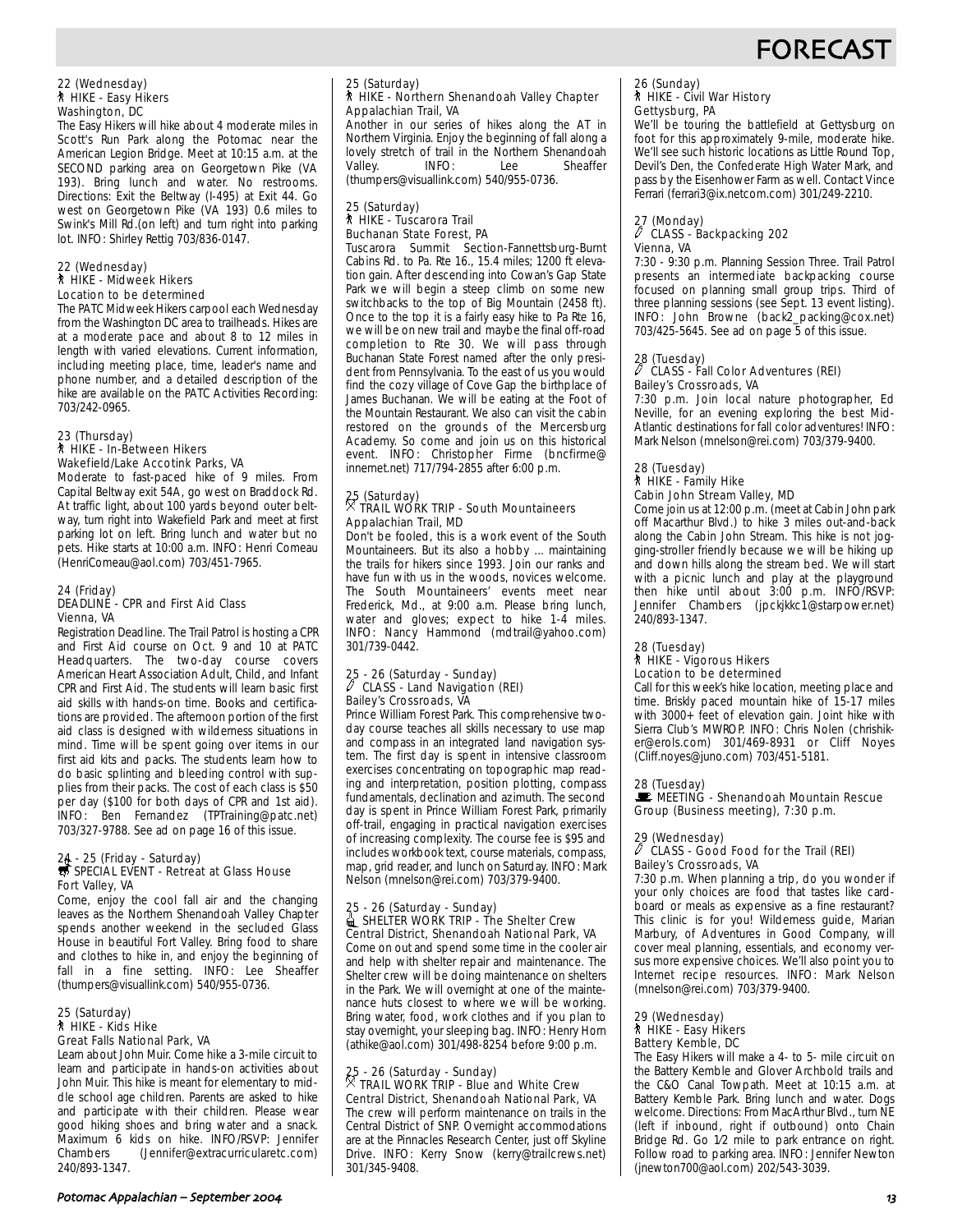## FORECAST

## 29 (Wednesday) ` HIKE - Midweek Hikers Location to be determined

The PATC Midweek Hikers carpool each Wednesday from the Washington DC area to trailheads. Hikes are at a moderate pace and about 8 to 12 miles in length with varied elevations. Current information, including meeting place, time, leader's name and phone number, and a detailed description of the hike are available on the PATC Activities Recording: 703/242-0965.



#### 1 (Friday) DEADLINE - November Potomac Appalachian Material due to editors

5:00 p.m. All items for the next issue of the newslet-<br>ter due. Send Forecast events to ter due. Send Forecast events PA-Forecast@patc.net and all other articles to the editor at lindashannonb@mac.com. NOTE: Do not send photos or articles to headquarters. E-mail for address.

### 2 (Saturday) . TRAIL WORK TRIP - South Mountaineers Appalachian Trail, MD

The colors are starting to change in western Maryland. Get away from the city for a day of "work," comradeship and peace in the woods. We meet near Frederick, Md. at 9:00 a.m. Please bring lunch, water and gloves; expect to hike 1-4 miles. INFO: Nancy Hammond (mdtrail@yahoo.com) 301/739-0442.

## 2 (Saturday) . TRAIL WORK TRIP - Yankee Clippers Appalachian Trail, PA

Meet at US 30 and PA 233 at the parking lot of Caledonia State Park. Departure 9:00 a.m. sharp. INFO: Pete Brown (peter.brown4@worldnet.att.net) 410/343-1140.

## 2. - 3 (Saturday - Sunday)<br>M BACKPACKING TRIP - BP101 Class Location to be Determined

This is the overnight backpacking trip prepared for during the classroom sessions. You will be led by experienced backpacking instructors. INFO: John Browne (back2\_packing@cox.net) 703/425-5645. For more information see ad on page 5 of this issue.

## 2 - 3 (Saturday - Sunday)<br>de CABIN WORK TRIP - Southern Slackers Cliff's House, VA

Put up a wall in the basement to secure the Southern Region's cabin supplies. If we get a big turn out, we'll take Weaver too. Then you can sleep at a great cabin. Look at the list of cabins you can visit this summer. Get off your duff and let me know when you can help out. Deal the same. \$10/weekend/person for the meals. Need cooks. Need workers. Need help. Oh, as Tom Hebert gets Eaton schedule together, we'll stop by and help out a few times. If I hear of other trips, I'll let you know. We need the help. A great way to visit cabins. How can you slackers complain about staying somewhere for free? SIGN UP NOW!!!!!! INFO: Thomas C. Jorgensen (hairatheart@aol.com) 540/456-4760 (home) 540/248-7009 (work).







## 2 - 3 (Saturday - Sunday) a CLASS - LNT Trainers Course Shenandoah National Park, VA

Car accessible cabin. This fun weekend course will enhance your LNT back/front country knowledge and strengthen your skills to model and teach LNT ethics and practices to others. Instructors are LNT Masters from Trail Patrol. We will be day hiking. Preregistration required, space is limited. Fee: \$30 (includes course material). INFO: Anniell Miller (amill1@yahoo.com) 703/250-8113 (before 11:00 p.m.). See ad on page 5 of this issue.

## 2 - 3 (Saturday - Sunday) a CLASS - Wilderness First Aid (WSC) Alexandria, VA

A program of the Wilderness Safety Council, this eighteen-hour class includes classroom study, hands-on practice, and results in a two-year certification. The cost is \$160. INFO: Christopher Tate 703/836-8905.

#### 5 (Tuesday) ` HIKE - Family Hike Great Falls, VA

Riverbend Park. Get outside to enjoy the fall weather! We will hike along the Paw Paw Passage Trail, and then follow the Potomac Heritage Trail along the Potomac River. The hike will be a kid-friendly 2.5 miles, and is jogging-stroller passable. There are some roots and muddy areas. INFO: Lauren Lang (at94L@netzero.net) 571/242-3950.

#### 5 (Tuesday) ` HIKE - Vigorous Hikers Location to be determined

Call for this week's hike location, meeting place and time. Briskly paced mountain hike of 15-17 miles with 3000+ feet of elevation gain. Joint hike with Sierra Club's MWROP. INFO: Chris Nolen (chrishiker@erols.com) 301/469-8931 or Cliff Noyes (cliff.noyes@juno.com) 703/451-5181.

5 (Tuesday)  $\mathbb{R}$  MEETING - Trail Patrol, 7:30 p.m.

#### 6 (Wednesday) ` HIKE - Midweek Hikers Location to be determined

The PATC Midweek Hikers carpool each Wednesday from the Washington DC area to trailheads. Hikes are at a moderate pace and about 8 to 12 miles in length with varied elevations. Current information, including meeting place, time, leader's name and phone number, and a detailed description of the hike are available on the PATC Activities Recording: 703/242-0965.

6 (Wednesday) \MEETING - New Members (PATC), 7:30 p.m.

## 9 - 11 (Friday - Sunday)<br>然 BACKPACKING TRIP - 202 Class Outing Location to be Determined

Three days, two nights: Columbus Day weekend, Oct 9 - 11, 2004. Fee: \$40.00 for PATC Members; \$55.00 for non-members. Pre-registration is required. Applicants must know the basics and have some backpacking experience. To receive a registration form and for all other information, contact John Browne (back2\_packing@cox.net) 703/425-5645. See ad on page 5 of this issue.

## 9 - 10 (Saturday - Sunday) a CLASS - CPR and First Aid Vienna, VA

The Trail Patrol is hosting CPR and First Aid course at PATC Headquarters. The two-day course covers American Heart Association Adult, Child, and Infant CPR and First Aid. The students will learn basic first aid skills with hands-on time. Books and certifications are provided. The afternoon portion of the first aid class is designed with wilderness situations in mind. Time will be spent going over items in our first aid kits and packs. The students learn how to do basic splinting and bleeding control with supplies from their packs. The cost of each class is \$50 per day (\$100 for both days of CPR and first aid). The deadline to register for this class is Sept. 24. INFO: Ben Fernandez (TPTraining@patc.net) 703/327-9788. See ad on page 16 of this issue.

## 9 - 10 (Saturday - Sunday)<br>*<del>寻</del> SPECIAL EVENT - Blackburn Pig Roast* Round Hill, VA

Blackburn Trail Center. Join us for this weekend of fun, food and family. See article and registration form on page 16 in this PA. INFO: Chris Brunton (trailbossbtc@msn.com) 703/924-0406.

## 9 - 10 (Saturday - Sunday) . TRAIL WORK TRIP - Cadillac Crew Ovoka Farms, VA

AT between I-66 and Rte. 50. The Crew will add the final touches to the Ovoka Farms AT relocation project. Additional trail construction will tie the AT to the Sky Meadows State Park trail system. The new trail network will provide open areas and views to the east. Bring water and a lunch for Saturday noon. Community dinner on Saturday night. Overnight at project site. INFO: Trudy Thompson (going2home2@yahoo.com) 703/938-3973 or Jon Rindt (jkrindt@shentel.net) 540/635-6351.

## 9 - 10 (Saturday - Sunday) . TRAIL WORK TRIP - North District Hoodlums

North District, Shenandoah National Park, VA Hoodlum's Ocktoberfest! Come celebrate the fall foliage season with the Hoodlums on their traditional Ocktoberfest worktrip. Lederhosen is optional. INFO/RSVP: George Walters (gjwalters@ starpower.net) 410/426-2724.

#### 12 (Tuesday) ` HIKE - Vigorous Hikers Location to be determined

Call for this week's hike location, meeting place and time. Briskly paced mountain hike of 15-17 miles with 3000+ feet of elevation gain. Joint hike with Sierra Club's MWROP. INFO: Chris Nolen (chrishiker@erols.com) 301/469-8931 or Cliff Noyes (cliff.noyes@juno.com) 703/451-5181.

#### 12 (Tuesday)

WE MEETING - PATC Council, 7:00 p.m.

#### 13 (Wednesday) ` HIKE - Easy Hikers Burke Lake Park, VA

Five level miles around Burke Lake. Meet at 10:15 a.m. From the Beltway, exit West onto Braddock Rd. At your leisure, move into the left-hand lane (excluding left turn lanes) and stay in this lane. In 1.9 mi. from the Beltway, the lane you are in becomes one of a pair of left-turn lanes onto Burke Lake Rd (Rt. 645). Stay with it and make the turn. (Don't worry about the misleading sign before the preceding left.) Go 4.7 mi., then turn left onto Ox Rd. (Rt. 123). In 0.5 mi. (after passing the Golf Center), turn left into Burke Lake Park. Follow signs to the marina. Bring lunch and water. INFO: Sue King 703/356-6659.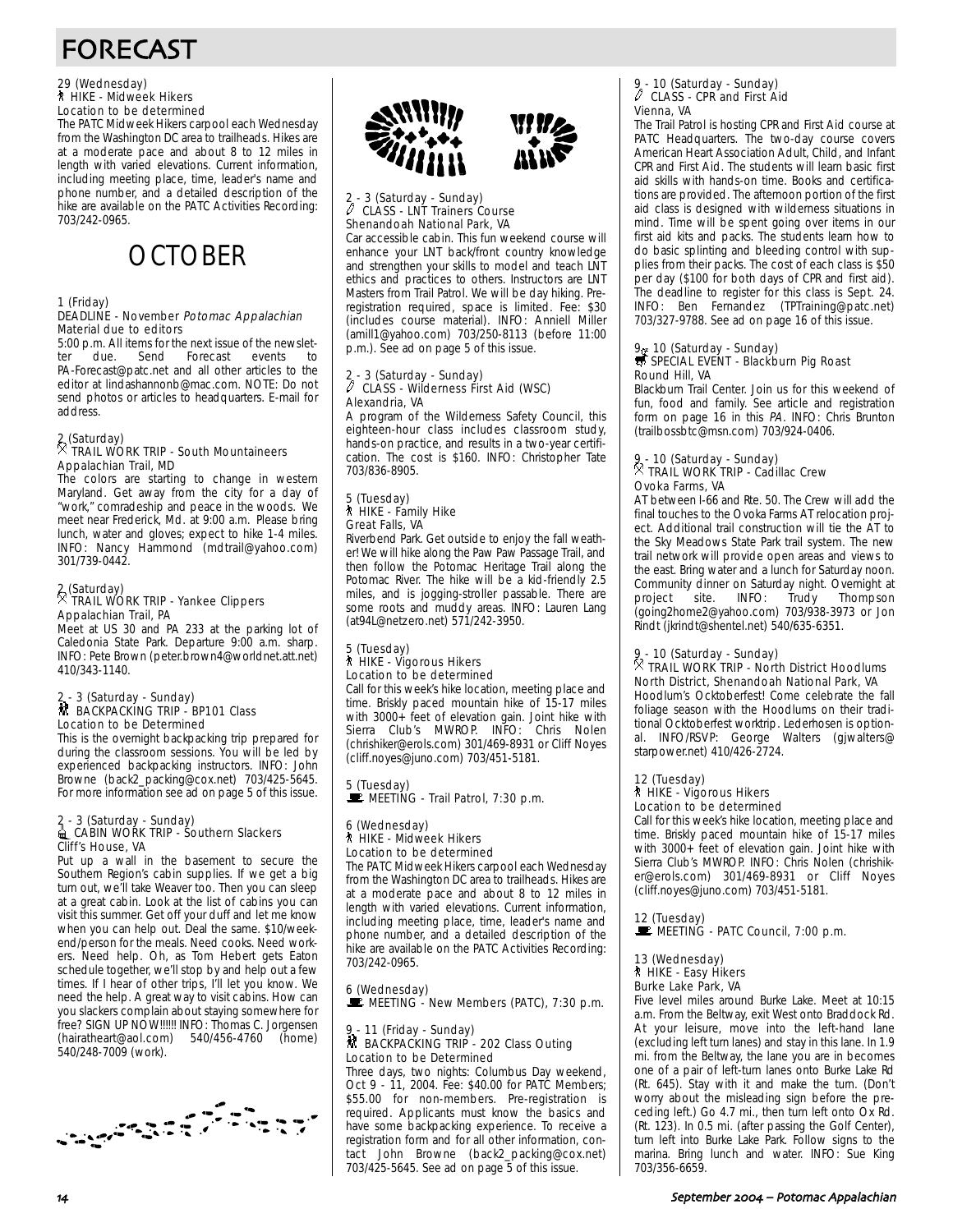## FORECA

## 13 (Wednesday) ` HIKE - Midweek Hikers Location to be determined

The PATC Midweek Hikers carpool each Wednesday from the Washington DC area to trailheads. Hikes are at a moderate pace and about 8 to 12 miles in length with varied elevations. Current information, including meeting place, time, leader's name and phone number, and a detailed description of the hike are available on the PATC Activities Recording: 703/242-0965.

#### 13 (Wednesday)

MEETING - Mountaineering Section, 8:00 p.m.

#### 13 (Wednesday)

MEETING - West Virginia Chapter (7:00) Highacre House, Harpers Ferry, WV

16 (Saturday) . TRAIL WORK TRIP - Rock Creek Park Crew Washington, DC

8:15 - Noon. The season is winding down, but you've still got a chance to get in with the hardworking crew for Rock Creek Park. Meet at the Rock Creek Nature Center located south of the Military Road NW park entrance. INFO: Mark Anderson (dc.trails@verizon.net) 202/462-7718 or Ranger Ken Ferebee 202/895-6221.

## 16 (Saturday) . TRAIL WORK TRIP - South Mountaineers Appalachian Trail, MD

Don't miss the change of seasons, come out and join this event for fun "work" getting dirty in the woods. 9:00 a.m. in Frederick County. Please bring lunch, water and gloves; expect to hike 1-4 miles. INFO: Nancy Hammond (mdtrail@yahoo.com) 301/739-0442.

#### 16 (Saturday) TRAIL WORK TRIP - Yankee Clippers Tuscarora Trail, PA

INFO: Pete Brown (peter.brown4@worldnet.att.net) 410/343-1140.

#### 19 (Tuesday) ` HIKE - Vigorous Hikers Location to be determined

Call for this week's hike location, meeting place and time. Briskly paced mountain hike of 15-17 miles with 3000+ feet of elevation gain. Joint hike with Sierra Club's MWROP. INFO: Chris Nolen (chrishiker@erols.com) 301/469-8931 or Cliff Noyes (cliff.noyes@juno.com) 703/451-5181.

#### 20 (Wednesday) ` HIKE - Easy Hikers Rock Creek Park, DC

Embassy Hike. Hike 4-5 miles. (Bring lunch and water). We will meet at Pierce Mill and go via Melvin Hazen Trail to enclave of embassies near Van Ness St., N.W.. We will then return via Soapstone Valley Trail. Pierce Mill is on Beech Drive at Tilden St. in Rock Creek Park. INFO: Harriet Rotter 202/363-5095.

#### 20 (Wednesday) ` HIKE - Midweek Hikers Location to be determined

The PATC Midweek Hikers carpool each Wednesday from the Washington DC area to trailheads. Hikes are at a moderate pace and about 8 to 12 miles in length with varied elevations. Current information, including meeting place, time, leader's name and phone number, and a detailed description of the hike are available on the PATC Activities Recording: 703/242-0965.



## 22 - 24 (Friday - Sunday)<br>林 BACKPACKING - Laurel Fork Wilderness Elkins, WV

Follow the trail of the beaver as we backpack 17 miles in the Laurel Fork North and South Wilderness. This easy to moderately paced trip (about 6 miles per day) (approximately an elevation Loss of 500 feet as we descend along Laurel River drainage) will take us along Laurel River on a combination of old wood roads, old RR grades and footpaths. Thursday night lodging is available at Laurel Fork Campground. We will leave from there to begin our trip. This wilderness is located east of Elkins, W.Va., and five miles south of Wymer, W.Va. INFO: Susan Bly (sbly@shepherd.edu) 304/258-3319.

#### 23 (Saturday) ` HIKE - Raccoon Run/A.T. Caledonia State Park, PA

Circuit Hike, easy to moderate, 10 miles in length. Come out to enjoy the crisp winter weather on what was the old AT (now Raccoon Run Trail) and the new AT. Views from Rocky Mtn. plus an old Native American tale at the rock outcrop. Yours truly will be telling the tale from this view. INFO: Christopher Firme (bncfirme@innernet.net) 717/794-2855 after 6:00 p.m.

### 23 - 24 (Saturday - Sunday) . TRAIL WORK TRIP - Cadillac Crew Dawson Cabin, MD

NW of Hancock. Opening views is the task at hand for the work trip. Should be a great time for seeing the fall colors and enjoying cool evenings. Bring water and a lunch for Saturday noon. Community dinner on Saturday night. Overnight at Dawson Cabin. INFO: Trudy Thompson (going2home2@yahoo.com) 703/938-3973 or Jon Rindt (jkrindt@shentel.net) 540/635-6351.

### 24 (Sunday) . TRAIL WORK TRIP - South Mountaineers Appalachian Trail, MD

This is another Sunday South Mountaineers work event ... getting dirty doing trail maintenance on the Appalachian Trail. We meet at 9:00 a.m. in Frederick County. Please bring lunch, water and gloves; expect to hike 1-4 miles. INFO: Nancy Hammond (mdtrail@yahoo.com) 301/739-0442.

#### 26 (Tuesday) ` HIKE - Vigorous Hikers Location to be determined

Call for this week's hike location, meeting place and time. Briskly paced mountain hike of 15-17 miles with 3000+ feet of elevation gain. Joint hike with Sierra Club's MWROP. INFO: Chris Nolen (chrishiker@erols.com) 301/469-8931 or Cliff Noyes (cliff.noyes@juno.com) 703/451-5181.

### 26 (Tuesday)<br>■ MEETING - SMRG (Business meeting), 7:30 p.m.

#### 27 (Wednesday) ` HIKE - Easy Hikers Wakefield, VA

Lake Accotink Parks. A 6-mile, mostly flat, circuit hike. From Capital Beltway exit 54A, go west on Braddock Rd. At traffic light, about 100 yards beyond outer beltway, turn right into Wakefield Park and meet at first parking lot on left. Bring lunch and water. No pets. Hike starts at 10:15 a.m. INFO: Henri Comeau (HenriComeau@aol.com) 703/451-7965.

## 27 (Wednesday) ` HIKE - Midweek Hikers Location to be determined

The PATC Midweek Hikers carpool each Wednesday from the Washington DC area to trailheads. Hikes are at a moderate pace and about 8 to 12 miles in length with varied elevations. Current information, including meeting place, time, leader's name and phone number, and a detailed description of the hike are available on the PATC Activities Recording: 703/242-0965.

#### 28 (Thursday) ` HIKE - In-Between Hikers Bull Run Mt. Natural Area, VA

Hike 8 miles on forest trails with valley views from a scenic overlook. Joint hike with Sierra Club. Meet at 10:00 a.m. Take Interstate 66 to the Haymarket exit (Exit 40, US 15). Go South (left) on US 15, then turn west (right) at the stoplight onto Rt 55. Go 2.5 miles and turn right on Turner Road. Cross over I-66 and turn immediately left onto Beverly Mill Drive. Go 3/4 mile to the Friends of Bull Run Mountain House, on the left and park. No pets. INFO: Marjorie Richman (mar0522@aol.com) 301/320-5509 or Henri Comeau (henricomeau@aol.com) 703/451-7965.

#### 30 (Saturday) ` HIKE - K9 Trailblazers Owings Mills, MD

Soldier's Delight. This will be a late afternoon hike. We'll hike at a moderate pace for a 4-mile loop through the woods and rocky serpentine barrens of Soldier's Delight. There will be moderate (200 ft) elevation changes on the trail. Along the way we'll visit abandoned mine sites where chromite was first mined in the United States. We'll also learn about the unique geology and ecology of the area and may even see the rare Fringed Gentian, which blooms this time of year. We'll end the hike at sunset with a Halloween story about a local ghost. Sturdy hiking boots with good ankle support are required. This is a joint hike with K9 Trailblazers, so well-behaved dogs are welcome as long as you keep them on a leash and scoop up after them. Maps, chocolate, and dog biscuits provided at the trailhead! Bring snack and water for you and your dog. Visit www.k9trailblazers.org for more details. INFO: Jeff Bolognese (jbolognese@ k9trailblazers.org) 410/247-4434.

### 30 (Saturday) . TRAIL WORK TRIP - Rock Creek Park Crew Washington, DC

(8:15 a.m.-Noon). After we fix some trails, we'll hold the Second Annual Volunteer Appreciation picnic. We'll provide the BBQ, but contact Mark to see what side dish you can bring. Meet at the Rock Creek Nature Center located south of the Military Road NW park entrance. INFO: Mark Anderson (dc.trails@verizon.net) 202/462-7718 or Ranger Ken Ferebee 202/895-6221. ❏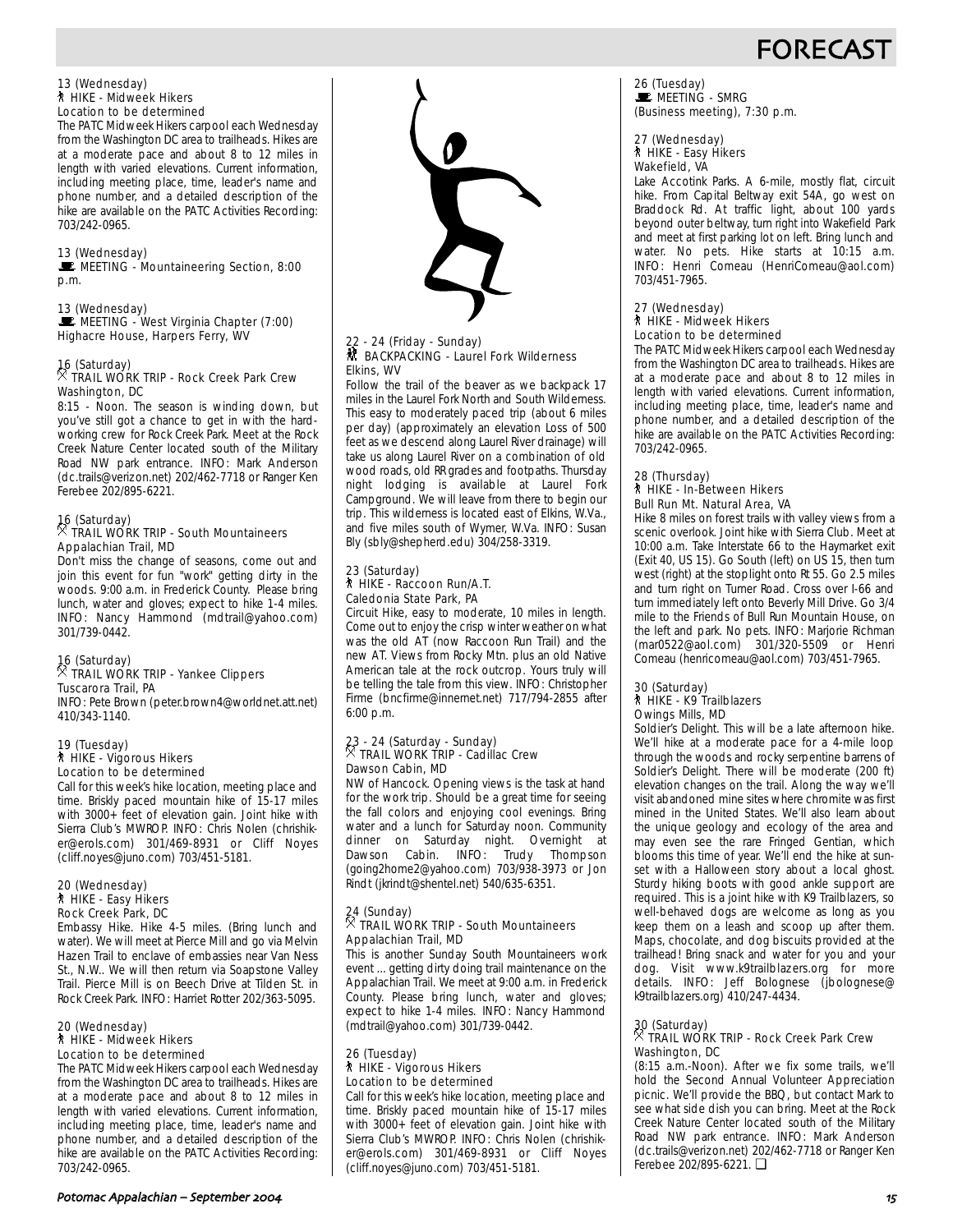## It's Pig Roast Time Again!

Join us for the 21st Annual Blackburn Pig<br>Roast, scheduled for Saturday/Sunday, Oct. oin us for the 21st Annual Blackburn Pig 9 -10, 2004. The organizers will be the same as always – Rick Portal with help from Tim Rahn and Nancy Hughes. Registration this year is once again being taken by Trailboss Chris Brunton and Sandi Marra.

As is the tradition, black beans and rice, potato au gratin, and apple crisp will accompany our Cuban-styled roast pig. Happy hour will lead off the evening with Rick's famous tamales. In addition, Tim will make sure anyone waking up Sunday morning still hungry will be taken care of with his topquality breakfast fare.

In keeping with our family-oriented events, we will have planned activities for children of all ages, culminating in our annual jack-olantern contest, complete with scary stories and prizes for all. Of course all attendees can take a hike along the "AT" or simply enjoy the changing leaves from our front porch.

Dinner will be served early evening on Saturday, but anyone wanting to participate in the Friday night Pig grease down and seasoning (an event worth experiencing at least once in your life) are welcomed! Dinner on Friday and breakfast and lunch on Saturday are up to each individual.

Members and friends interested in attending the event should complete the registration form below and send a check for \$25 per aperson over 10 years old to Sandi Marra, 6245 Walkers Croft Way, Alexandria, VA 22315. MAKE CHECKS PAYABLE TO SANDRA MARRA. INFO: Chris Brunton, (703/ 924-0406) trailbossbtc@msn.com. <del></del>

| I Name:         |                                                                                    | Blackburn Pig Roast — Saturday and Sunday, October 9-10, 2004                                              |                |
|-----------------|------------------------------------------------------------------------------------|------------------------------------------------------------------------------------------------------------|----------------|
| Address:        |                                                                                    |                                                                                                            |                |
|                 |                                                                                    | Number of reservations:                                                                                    | @ \$25.00 each |
| Total enclosed: |                                                                                    |                                                                                                            |                |
|                 | I will also be bringing # children aged 10 and under (for whom there is no charge) |                                                                                                            |                |
|                 |                                                                                    | Include a \$25.00 payment per person for each reservation with checks payable to Sandra Marra and mail to: |                |
|                 |                                                                                    | Sandra Marra, 6245 Walkers Croft Way, Alexandria, VA 22315.                                                |                |

## **PATC**

**Trail Patrol**

**Presents**

## **American Heart Association CPR and First Aid Course**

The Trail Patrol is hosting a CPR and First Aid course on Oct. 9 and 10 at the PATC Headquarters. The two-day course covers American Heart Association Adult, Child, and Infant CPR and First Aid. The students will learn basic first aid skills with hands-on practice. Books and certifications are provided. The afternoon portion of the first aid class is designed with wilderness situations in mind. Time will be spent going over items in our first aid kits and packs. The students learn how to do basic splinting and bleeding control with supplies from their packs.

The cost of each class is \$50 per day (\$100 for both days of CPR and first aid). The deadline to register for this class is Sept. 24. For more information contact Ben Fernandez (TPTraining@patc.net) 703/327-9788. ❏

## **17th Annual SNP North District OVERSEERS WORKSHOP**

Sept. 18-19, Mathews Arm Campground

PATC and the Trails Staff of SNP will once again host this annual workshop, designed to teach new trail overseers the basic skills of trail maintenance and repair, and to give experienced overseers the opportunity to pick up a few more tricks by working with park personnel on major projects.

The workshop will begin Saturday morning and end on Sunday after lunch. Meals will be provided for the \$20 registration fee (Saturday dinner, Sunday breakfast and lunch) which includes free entry to the park and campground. A tent camping loop has been reserved for PATC for the weekend. You may arrive Friday evening or Saturday morning. Instruction will be provided by SNP trail professionals and PATC Crew Leaders. The sessions typically include basic skills of trail maintenance, rock work, wilderness trail skills, and advanced projects. Power tools may be discussed if there is an interest but chain saw instruction will not be provided at this workshop.

Please make reservations early as the workshop is limited to 25 participants and we always fill up early. At time of press there were only a few spots remaining. Contact George Walters at 410/426-2724 or gjwalters@starpower.net for more information. ❏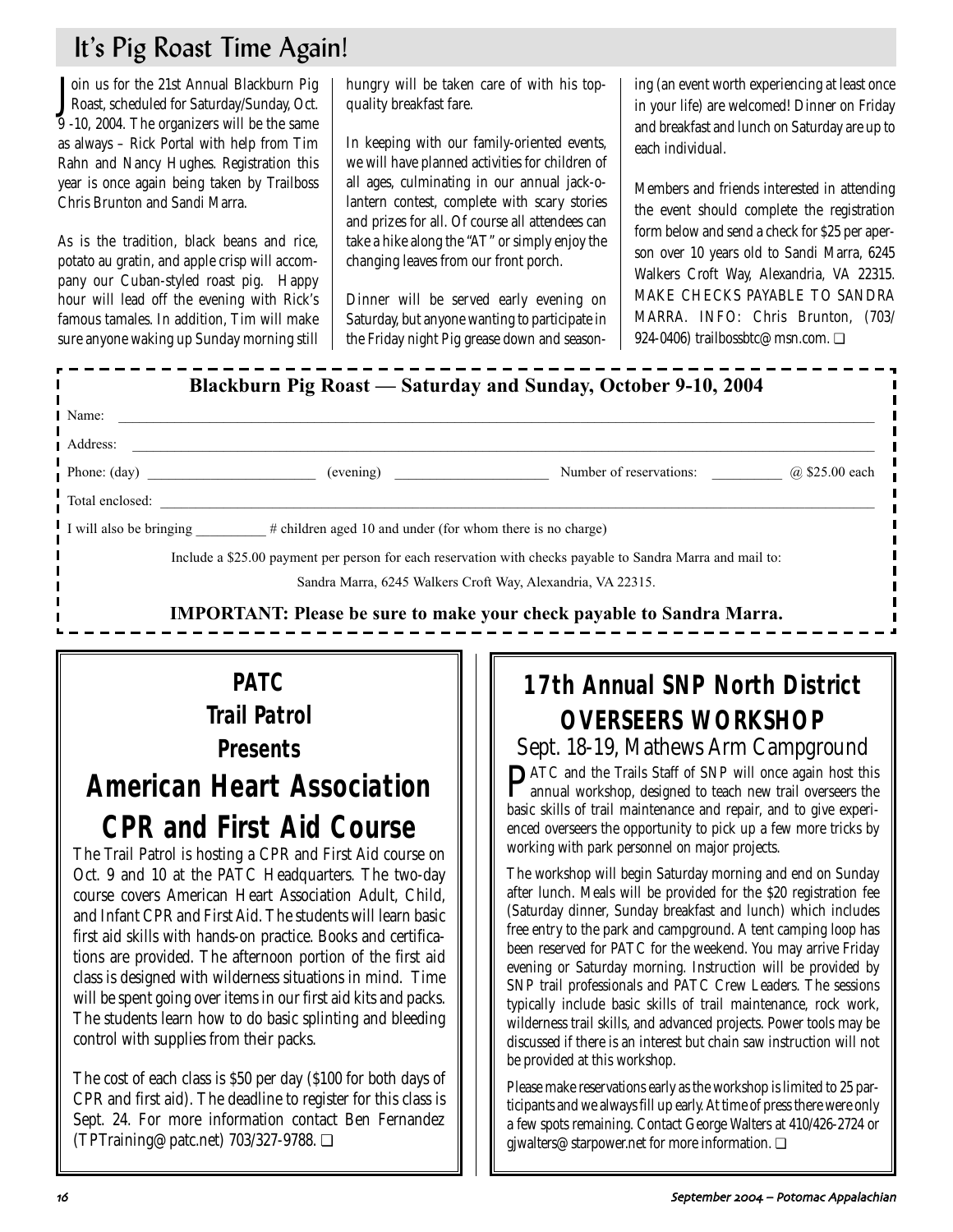## Bob Pickett's Appalachian Nature: The Amazing Hummingbird

 ${\rm A}$ s many of you know, Jane Thompson and<br> ${\rm A}$ I have been spending time the past few years at Darwin and Eileen Lambert's Shaver Hollow home (home of Tulip Tree cabin). It's a fascinating place of fruit trees, vegetables and perennials, copperheads, and frogs. It's also a wonderful place to observe our one species of hummingbird here in the East – the ruby-throated hummingbird. Eileen maintains four feeders around her house, with the daily consumption of a quart and a half of sugar water by dozens of hummers who take advantage of her hospitality.

Hummingbirds are such special animals – so small, fast, and unlike any other bird you've ever seen! They seem to like to get up in your face, a function of their near-sightedness. In fact, if you remain still, hummers have been known to stick their beaks into your ear.

They are only found in the New World, but the 338 species range from Alaska to Tierra del Fuego on the southern tip of South America. It is believed they originated in the equatorial region, where more than half the known species are found within a 10-degreewide belt in South America, and have spread out from there. When Europeans first established trade between the New and Old Worlds, hummingbird pelts were valued for jewelry and adornments for women's hats. Early in the 19th century, one London dealer imported more than 400,000 skins in one year from the West Indies alone.

## **Hummingbird Stats**

Of the 8,700 species of birds, only the hummingbird can fly backwards. Another remarkable feat of the hummingbird is flying upside down. If suddenly assailed from the front, as while visiting a flower, it may turn a backward somersault by flipping its spread tail forward, dart a short distance with its wings in reverse and feet upward, then roll over and continue in normal flight. Yet, they cannot soar, and most cannot hop or walk. The smallest hummingbird, the Cuban bee hummingbird, approaches the smallest size theoretically possible (any smaller, and the species couldn't eat enough to keep up with the required metabolism – coincidently, this comment has also been applied to the pygmy shrew). It is only about 2" long; half of that being bill and tail. The largest, the Andes giant hummingbird, measures about 8".

While reading about hummers, I find a number of preconceived impressions need to be discussed. For example, we associate hummingbird flowers with the color red. However, only a slight majority of hummingbird-pollinated flowers are red. Hummingbirds are attracted to sugar content, regardless of color. Birds see a lot of the same spectrum as humans. Bees tend to see more of the violet end of the spectrum and beyond. North American hummingbird flowers have evolved from bee flowers, with a shift from blue or violet to red. It is suggested that many hummingbird flowers have made this shift for the benefit of the hummingbird; thus, it makes it easier for hummers to find sugar by association.

Hummingbirds are not the fastest fliers. The average speed of hummers is 30 mph, about the same as most songbirds, geese, and crows, while chimney swifts soar at 80 mph. The top speed goes to the Peregrine falcon, which has been recorded at 175 mph. It's just their petite size that makes their speed seem so impressive.

Nor are hummers solely nectar-drinkers. As a warm-blooded vertebrate, hummingbirds also need to ingest insects (proteins) that can be converted into muscle, feathers, and other body parts. Fats are also necessary, particularly as hummers store energy in preparation for lengthy migratory flights. However, nectar does make up the vast majority of fuel for the hummer. One study found that hummers consumed 2.2 grams of honey and 0.8 grams of insects during the course of a day, or approximately,its own weight.

Did you know, unlike most birds with long arm bones, the hummingbird's wings are virtually all fingers, with very short arm bones? This enables both the down and up swing of the wing to provide lift for the hummer, while only the down swing propels all other birds. Thus, one complete stroke of the hummer is equivalent to two of other birds. Thus, for birds of comparable size or weight, hummers have a slower wingbeat than many birds.

Our ruby-throated hummingbird winters in Central America or northern South America. This includes a 500-mile, 20-hour, non-stop journey over the Gulf of Mexico. With the 1,000 miles of migration both north and south of the Gulf, this can result in a 2,500-mile migration for this incredibly small bird. It can (barely) do this by gaining about 40 percent of its body weight in fat just prior to its migration. As it migrates north, it quite often precedes the first flowers of spring. Its food source is the sap gathered at yellow-bellied sapsucker holes. Studies show the rubythroated hummingbird visits the sapsucker holes more than the 19 other birds known to use them. In fact, the hummer uses the sapsucker holes more than the sapsuckers themselves! Not coincidentally, the northern range limits of the ruby-throated hummingbird are the same as the sapsucker's!

## **Nesting Patterns**

Our breeding population arrives here in mid-April, the males about two weeks before the females. The nest (and all parental care) is provided by the female (the male will be off attempting to spread his genes about). The 2" nest is made of leaf fibers and lichens laced together with spider cobwebs. In size, shape and color, the two eggs resemble navy beans. As the young mature, they literally break down the sides of the nest, ending up with a virtually flat nest. Two broods per season are common in our region. Hummingbirds are polygamous so each brood will be from different males. Although uncommon, female hummers have been observed attending two separate nests, one with young and the other with eggs.

In September they will be migrating through this area on their way back to their wintering grounds. While they aren't known to migrate in flocks, they have been observed in early September in large numbers on the Cranberry Glades boardwalk.

It should be noted that the color of the ruby throat is not the result of color pigmentation, as is the usual case, but rather by structural differences, like soap bubbles, and refraction, as with a prism. The sun has to be behind the observer to get the best coloration, like a rainbow. Thus, it's not surprising that when the male does its U-shaped flight above the courted female, the male will dive at the female and pull up in the direction of the sun.

Finally the hummingbird's size makes it an easy prey for a surprising number of predators. Baltimore orioles, which compete with the hummers for nectar, are known to kill them. Other interesting predators include praying mantids, large spiders, and even frogs and bass that have been observed leaping out of the water to catch the hummers! ❏

*—Bob Pickett*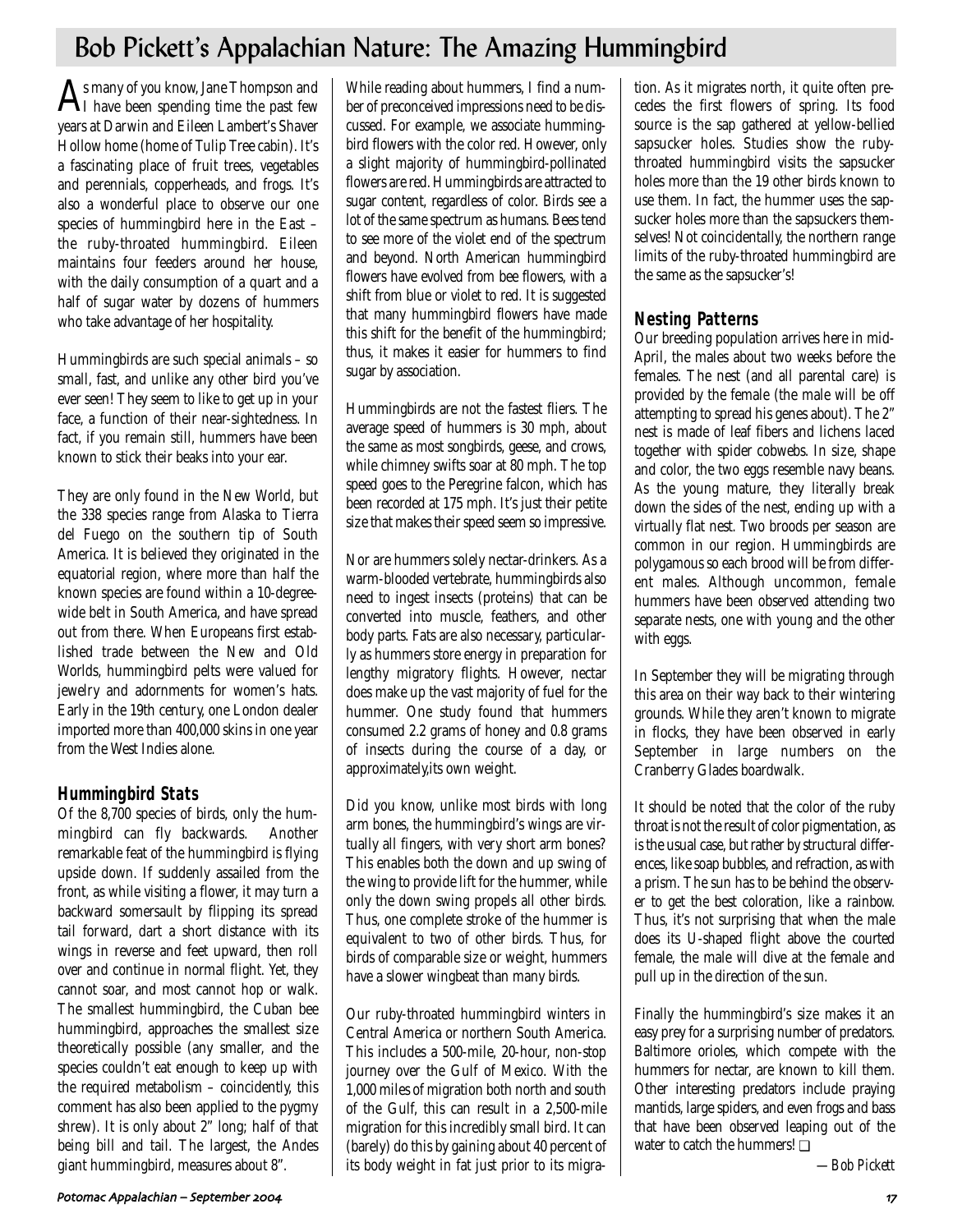## Leave No Trace Participants Survive the Rigorous Training

## **Instructors Show No Mercy, Citing**

**Importance of LNT Principles**<br>**T** eave No Trace (LNT) embraces the phi-Leave No Trace (LNT) embraces the phi-<br>Llosophy of, well, leaving no trace at least in terms of human impact to the natural world. A weekend class conducted by Trail Patrol on June 19 and 20 in the Shenandoah National Park and taught by a trio of highly trained professionals – Alexandra Lampros, Hal Hallett, and Mark Holland – focused on teaching students the seven principles behind the Leave No Trace program. These seven principles are:

- 1.) Plan ahead and prepare.
- 2.) Travel and camp on durable surfaces.
- 3.) Dispose of waste properly.
- 4.) Leave what you find.
- 5.) Minimize campfire impacts.
- 6.) Respect wildlife.
- 7.) Be considerate of others.

One clever student requesting anonymity came up with the mnemonic device PlaTraDiLeMiReBe citing age and forgetfulness as his motivation. "The instructors made us pay attention, they made us make presentations, they made us … remember things. It was brutal." Tough as is was, this student, along with all the others, conceded that the instructors not only succeeded in teaching them the principles of LNT but also how to teach others. "We learn best by doing," one of the instructors said, "so we have our students do. They make presentations, they dig catholes, they properly secure bear bags. It's a lot of hard work initially, but they'll thank us for it in the future."

In fact, the future is now for the seven students who participated in the LNT workshop



David Atkinson with his award-winning visual aids.



Cathole specialist Patrick Naehu.

as they praised their instructors for the handson activities. "During the presentations we became a different audience with each presenter," chuckled one student. "I've been a Cub Scout, a Boy Scout, and a junior high student all in one weekend! Talk about time travel, H.G. Wells has nothing on this group."

The instructors for the LNT workshop were themselves required to undergo extensive training. It is a testament to their commitment and dedication to the LNT philosophy that they are willing to take the time necessary to be come trainers of trainers. Becoming a certified LNT master trainer requires a week in the wilderness training, as well as a hefty tuition fee. And all instructors in the LNT program are volunteers.



Skilled LNT instructors Alexandra Lampros and Mark Holland brought loads of transferable enthusiasm to the LNT workshop.

Although the three instructors represented years of training and hiking experience, the seven participants also brought their own array of talents and outdoor knowledge. One of the participants, David Atkinson, has thru-hiked both the Appalachian Trail and the Pacific Crest Trail (see the hikerscafe.com Web site). Another participant, Jon Ortega, is an active member of the Trail Patrol and has led many hikes in the Shenandoah National Park. John Leonard spends his summers with his sons at Boy Scout encampments ranging from the National Jamboree at AP Hill right here in Virginia to the world-renowned Philmont Scout Reservation in New Mexico. Reggie Adams is an assistant Cub Scout leader who, with LNT training under his belt, may one day be promoted to Cub Scout leader.



Reggie Adams, front, and Jon Ortega, back carefully make their way down a durable surface.

Bill Setzer and Patrick Naehu both have positions that directly involve them with minimizing impact to our natural heritage. Bill is an overseer of a southern portion of the AT, and Patrick works for The Nature Conservancy as a land manager. Bill Weaver leads discovery hikes for 4-H campers during the summer. "This LNT workshop has really given me a lot of information to pass on to the

#### See Leave No Trace, page 19



Participants of the June LNT class. Back row: John Leonard, Jon Ortega, Hal Hallett Alexandra Lampros Patrick Naehu, Reggie Adams. Front row: Mark Holland, David Atkinson, Bill Setzer.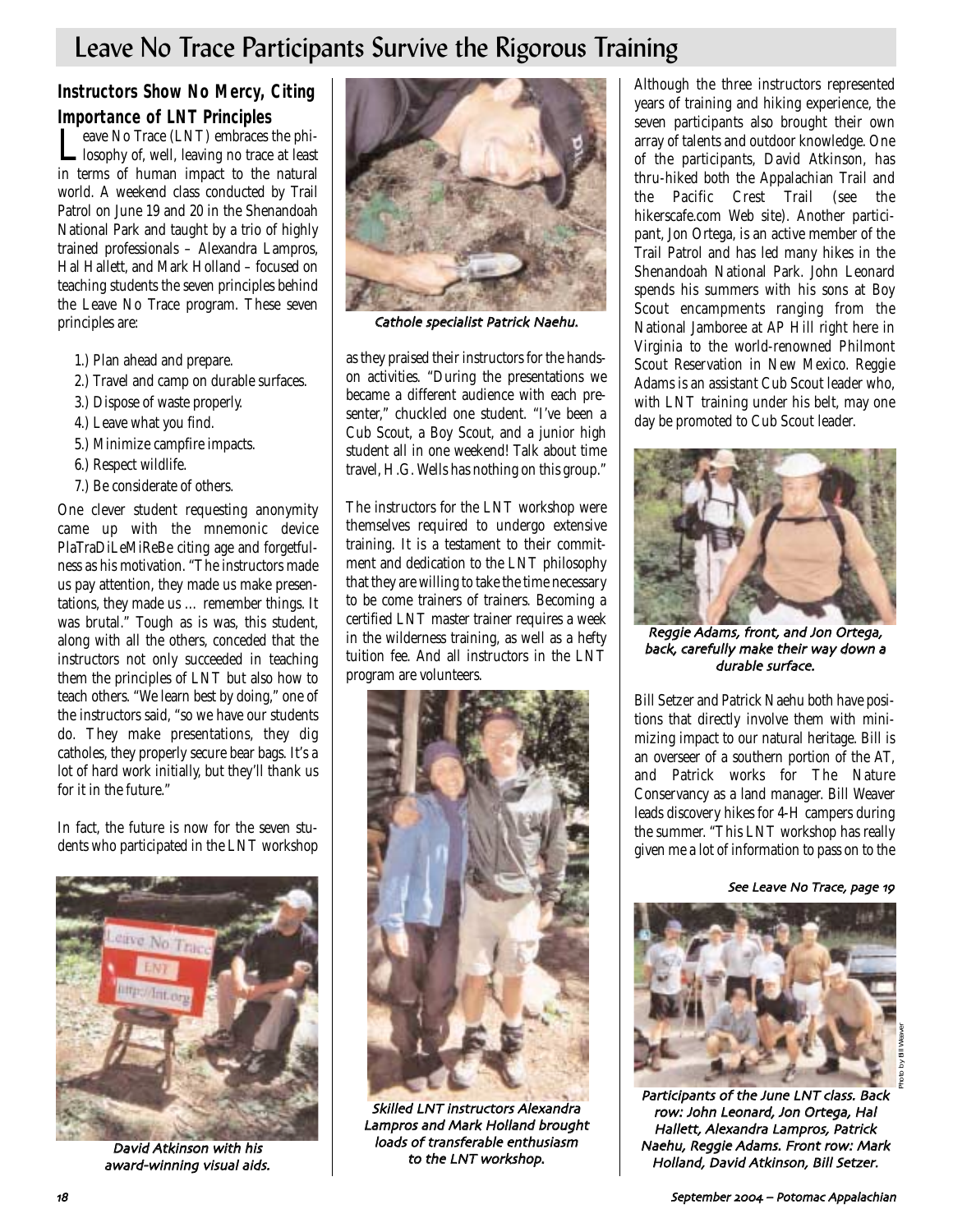#### Leave No Trace, from page 18

campers in my classes as well as effective techniques AND confidence in which to do so," commented Mr. Weaver after a successful toss of the rope for the bear bag.



Hal Hallett master LNT instructor and finalist in Best Legs contest.

At the end of the class, one participant offered this: "'Leave No Trace' isn't just a bunch of rules to practice in the woods, but a guiding set of principles that can be used in many different situations – with the exception of bear bags and catholes." ❏

*—Bill Weaver*

*To learn more about Leave No Trace and for the calendar of upcoming LNT classes offered by Trail Patrol, visit the PATC Web site at www.patc.net/activities.*



An unexpected visitor drops in on the class and then Leaves Without a Trace!

## **Video of 1932 Activities**

The Archives of PATC contain about 50 reels of 8mm and 16mm films taken by PATC<br>members in Shenandoah Park in 1932. At last, after several years of effort, those films have been transferred onto VHS tapes.

These films are really quite interesting. On the first one you can see what Shenandoah National Park looked like before it became a park. You can see what the CCC camps looked like and how some people dressed up for a hiking trip to the mountains. Other scenes include an airplane gliding at Big Meadows where you can see the style of cars and clothing for that event, including an old rumble seat car driving down a rocky trail at Black Rock. Myron Avery appears in several scenes, as does Frank Schairer and Benton MacKaye. You get to see Meadow Springs Cabin before it burned down (remains are still on Meadow Spring Trail), and the first Sexton Cabin as it was being built. There are views of mountain residents and their homes, a train with a steam engine traveling through Shenandoah Valley, and George Pollock and his snake dance with violin accompaniment. And, of course, there are lots of scenes of hikes, hikers, work trips, and mountain scenery in both summer and winter when there was a lot of snow in Shenandoah National Park.

The first video is being made available to members at a cost of \$20, \$25 for nonmembers. Add \$5 for S&H. The VHS has no sound effects, but a two-page description sheet of the scenes was prepared as best could be discerned. You can also order by phone during evening office hours at the Sales Desk (703/242-0315). If anyone who orders a copy recognizes people or places after viewing, please let me know (niedze@erols.com) so I can update our records. ❏

> *—Carol Niedzialek Archivist*

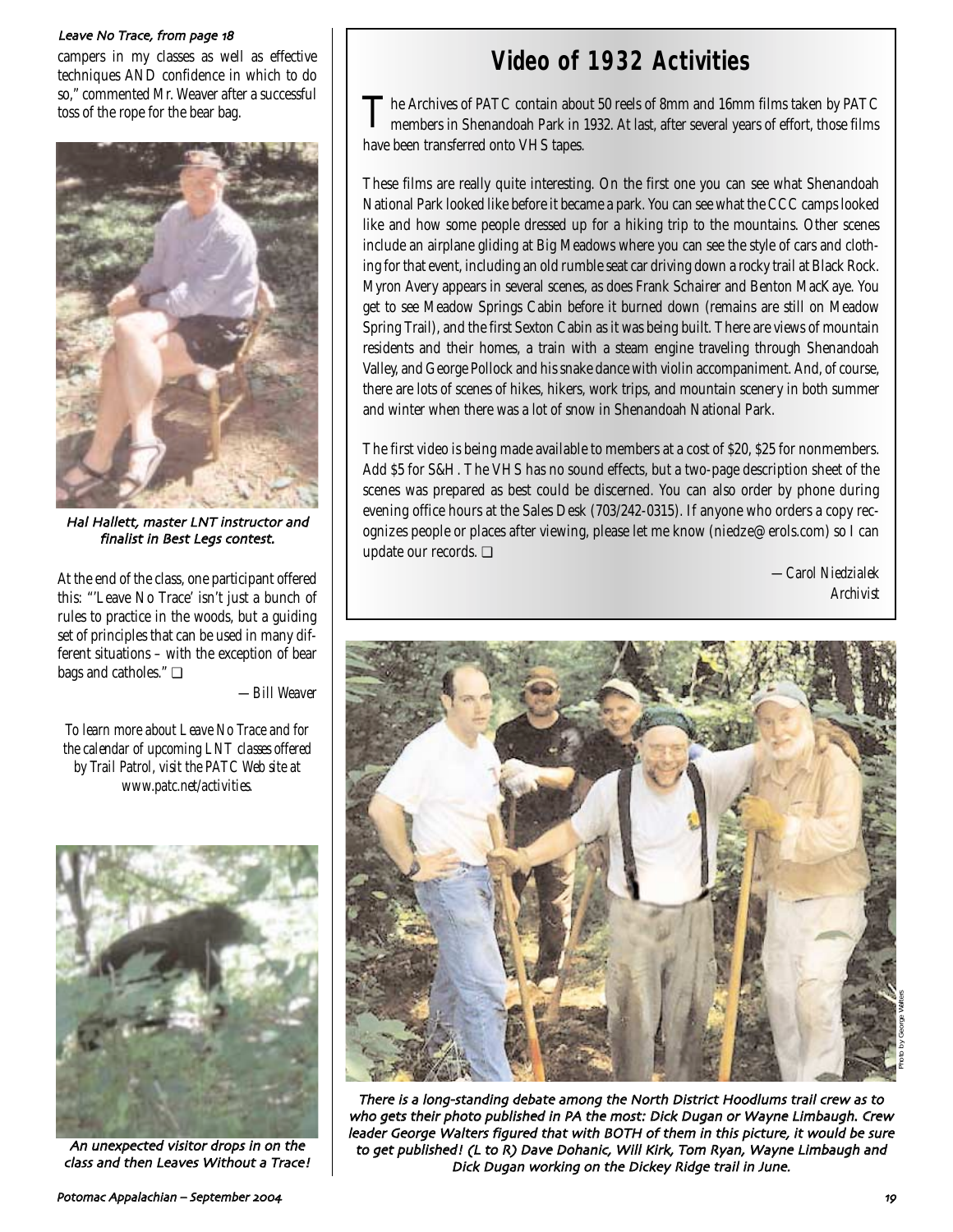## Stilt Grass: Go Home

In much of *PA* we are fortunate to read<br>about some of the natural delights we can about some of the natural delights we can see along the trails in the PATC area. We want to tell you about some of the less delightful species – the ones that are the bane of trail maintainers. If you have spent time as we did last week, weed-whacking one mile of trail for six hours, you know what we mean.

We are writing about the late-summer invader, Japanese stilt grass. It is also called Nepalese browntop or Mary's grass. The scientific name is *Microstegium vimineum*. Native to Asia, it was first identified in the United States in 1919 and probably came to America as packing material for dishes. It has spread to 23 states, from Rhode Island to Texas. The U.S. government lists it as a noxious weed, and the Virginia Native Plant Society and Virginia Department of Conservation and Recreation Division of Natural Heritage have declared it a "highly invasive species."

Shenandoah National Park is the "poster boy" for stilt grass. In The Nature Conservancy's Invasive Species Image Archive picture of a forest infestation, you can see the familiar SNP concrete trail-junction post.

**For a picture of a stilt grass infestation, see http://tncweeds. ucdavis.edu/photos/ micvi01.jpg, at the Nature Conservancy Invasive Species Image archive site.**

## **What it Looks Like**

Stilt grass is a sprawling annual with alternating, flat, narrow leaves, two to four inches long, projecting from the stem. The leaves may have a silver stripe down the middle. It flowers from August to October with an almost unnoticeable spike at the end of the stem, and sets seed from September to December. Seeds may remain on the plant through the winter. One plant can produce 1,000 seeds. References say it grows to from one-half to three feet tall, but I have seen it at Calmes Neck (a Virginia

Native Plant Registry site in a tight loop of the Shenandoah west of the AT Rod Hollow Shelter) competing to get its flowers up with wingstem (*Actinomeria alternifolia*), a tall, yellow-flowering native that grows over six feet tall.

As with most weak-stemmed grasses, cutting stilt grass can be frustrating. A swing blade or a string mower may knock the stems down instead of cutting them. Since it is an annual, stilt grass is shallow-rooted, so it can be pulled out easily. We often get frustrated cutting it and resort to hand pulling. We sit down in the middle of a patch and pull out all that we can reach. However, pulling may just expose more seeds to germination if done early in the season, and if it is cut early in the season, it can re-grow and produce seed. The most effective time to pull or cut it is in September before it sets seed. As an annual, it will die back in the winter. Pulling or cutting may have to be repeated for several years to eradicate it. Take it back from the trail as far as you can to prevent the fartherout plants from reseeding trailside. Of course, the sooner you get after the infestation, the easier it will be to control it. ❏

*—Richard and Sybille Stromberg*



## "A Footpath in the Wilderness: The Early Days of PATC"

Only recently available, "A Footpath in the Wilderness," provides an inti-<br>mate portrait of the founders and early members of the Potomac Appalachian Trail Club – their passion, their vision, their personalities, and their accomplishments. These stories about the club's early days are like time capsules put away 75 years ago. Most were written by the founding members and published in the *PATC Bulletin* in the 1930s and 1940s.

Archivist Carol Niedzialek has dug deep into the club's records to find articles, letters, journals, and essays to document the thoughts and actions of these pioneers as they campaigned for land, blazed trails, built shelters, and in the words of one, "... learned everything the hard way."

"A Footpath in the Wilderness" gives a broad picture of how PATC started, flourished, and created a legacy of volunteerism that continues to this day. In the words of the "father" of the Appalachian Trail, Benton MacKaye, it is the "first chapter in a long story."

Illustrated with 20 historic photographs. List price \$9.00. Member price \$7.20. ❏ *—Maureen Estes*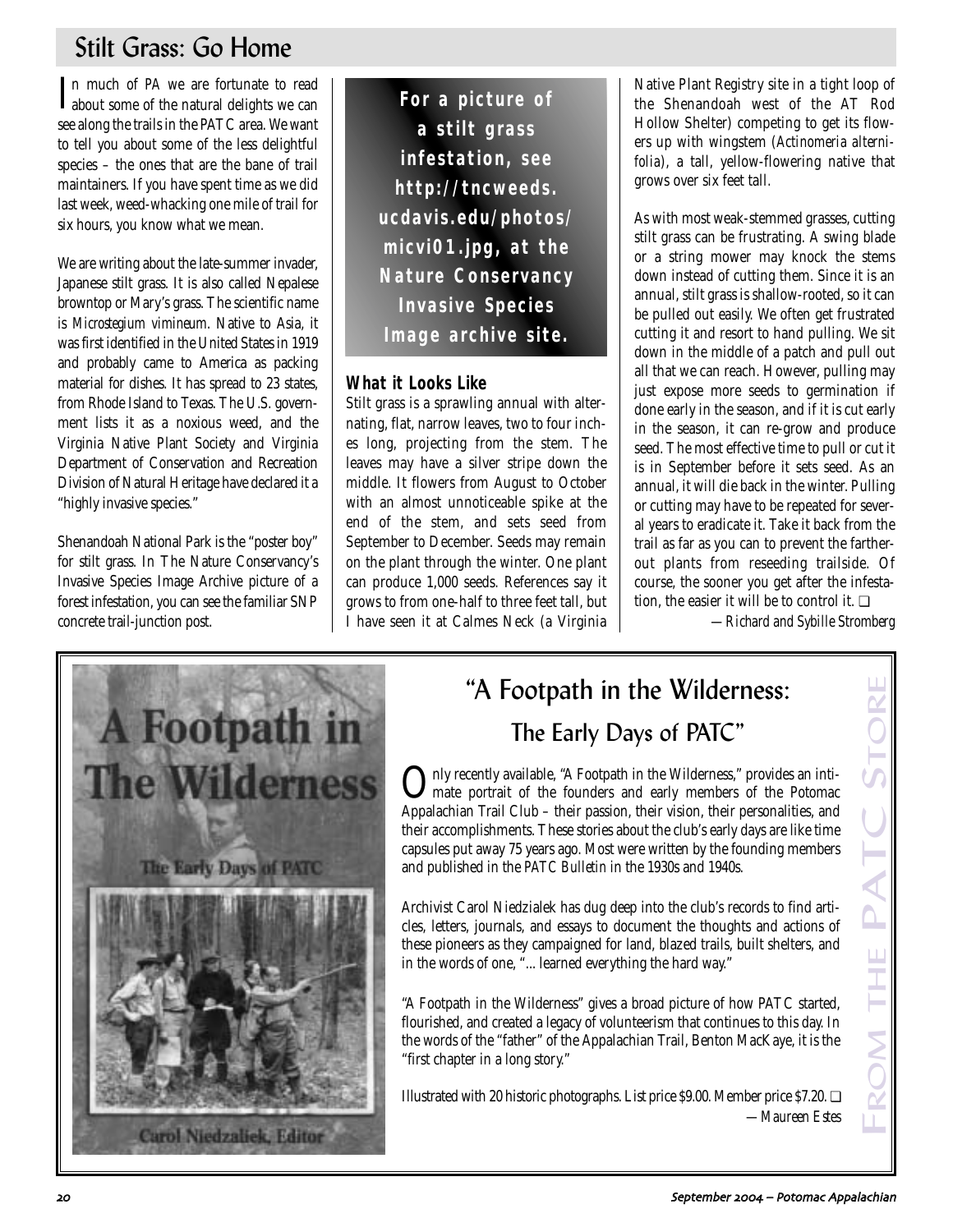### NEW NOTICES

NEW PUBLICATIONS CHAIR NEEDED. PATC is in search of a new chair for the Publications Committee. The selection will be made by mid-December, and the start date is Jan. 1, 2005. The committee chair oversees production of PATC's publications (typically 4-5 per year), including guidebook revisions and occasional new books; supervises volunteer editors and preparation of press-ready copy, filing for copyright, LC number and ISBN; updates publication descriptions on PATC Web site; budgets and manages the publications account. The chair is a voting member of PATC's Council. Familiarity with publishing software (PageMaker or Quark Xpress) is desirable but not required. Please refer questions and expressions of interest to President Tom Johnson (president@patc.net).

ACRYLIC PAINTINGS FOR SALE - of your favorite cabin or trail. All I need is your photo (unless I have already photographed it) reasonable rates and various sizes.Catherine Miller (chosejoy@ starpower.com) 301/589-8524.

BEARS DEN TRAIL CENTER Manager/Hosts: Bears Den is searching for the right person or couple to take over as manager/host(s). Must have a strong desire to take care of guests, be very friendly, and hard working. Monthly stipend and lovely housing quarters in the stone mansion. No health benefits. Start date on February 1, 2005. Annual position with possibility of renewal for consecutive years. Hiking experience and outdoor interest a big benefit. Visit Bears Den Trail Center and speak to Dave Appel for more information at 18393 Blueridge Mountain Road, Bluemont, VA 20135. 540/554- 8708. Visit our website www.bearsdencenter.org for more information. To apply, send David Lillard (dlillard@blueridgecenter.org) a letter of interest.

DO YOU HAVE A UTILITY TRAILER? ears Den has need for loan or donation of a utility trailer as we now have to haul our trash barrels out to route 601 each week. Please contact Dave Appel (info@bearsdencenter.org) or 540/554-8707.

#### HIKING PARTNERSHIPS

LOOKING FOR SOME WOMEN TO HIKE WITH: Are any of you ladies interested in hiking sections of the AT - mostly by slackpacking, dayhiking and occasional overnight? I've finished about half. Let's compare notes. INFO: Stacy (dslabare@ corlink.com.) 304/358-3154

TREKKERS WANTED to round out a group trekking in Nepal for three weeks from Oct. 14 to Nov. 7. This will be in the Annapurna region of Nepal, moderate to strenuous hiking. The highest pass will be ca. 17,000 ft. INFO: David (dsaah@cox.net) 703/352-4685.

#### HELP WANTED

PUBLICATIONS COMMITTEE needs someone proficient in desktop publishing (Quark and/or Pagemaker) to work with chairman in updating guidebooks. Adobe Photo Shop also helpful for scanning photos. Need to prepare final disk for printer. Minimal time requirement - only 2 or 3 publications per year would require your expertise. If you are interested or have questions, call George Meek, publications committee chair, (george@meekconsulting.com) 703/875-3021.

#### FREE TO GOOD HOME

FREE FIREWOOD for the asking. A pickup truck full of cut and seasoned (by this fall) wood is available on a first come, first served basis.

## NOTICES

#### VOLUNTEER OPPORTUNITIES

DAYTIME RESERVATIONISTS NEEDED If you are available during the day to work a busy reservation desk, I've got an opening for you on alternate Thursdays. I really need to secure a volunteer every other Thursday afternoon between 12 noon and 2:00 p.m. Will train. No pressure calls. Please call Pat Fankhauser at 703/242-0693, Ext. 17 if you can help us out.

DAYTIME AND EVENING CABIN RESERVATIONISTS NEEDED: Openings are available to any individual who can give attention to detail, work independently, and work under pressure some seasons of the year. Daytime volunteers are needed on Thursday afternoon between 12 noon and 2:00 p.m. Evening volunteers are needed to take one or two nights per month. We Need You Now! Call Pat Fankhauser for interview at 703/242-0693 or e-mail, pfankhauser@patc.net.

WE NEED SOMEONE TO HELP POUR PAINT for trails and corridor workers. Contact Heidi Forrest (hforrest@patc.net) 703/242-0315 x12.

DO YOU HAVE A KNACK FOR HANGING TOOLS? We could use your help in the HQ Tool Room. Contact Liles Creighton (lcrei@aol.com) 410/573-0067.

#### HELP WANTED

HELP WANTED: We need volunteers with experience in creating sales materials and/or catalogs. If you are interested please send a note to Tim Hanlon, Sales Chair, care of Maureen Estes at MEstes@patc.net.

REQUEST FOR VOLUNTEERS: Trail Crew Maintenance, DC-Based. Want some trail maintenance experience and exercise, but still sleep in your own bed? Is SNP just too far a drive? I've got all these problems and will try to fill a need by building a local-based trail crew. The Potomac River Trail Crew will work one day a month, mostly just 9 a.m. to 1 p.m. The crew would begin its focus on the Potomac Heritage Trail on the Virginia side of the river, but the crew could also help in Rock Creek and Great Falls. INFO: Bruce Glendening (bglendening@ yahoo.com) 703/532-9093 (night).

#### **C&O CANAL NATIONAL HISTORICAL PARK**

is seeking volunteers for the Williamsport Visitor Center to staff the center and bookstore, and can include informal interpretation. INFO: Gloria Updyke (Gloria\_Updyke@ nps.gov) 301/582-0813.

CALLING ALL LAWYERS, ACCOUNTANTS, AND TAX ATTORNEYS. Virginia now permits donors of conservation easements to sell the tax credit for cash. PATC owns property in Virginia that would be eligible for such a rebate. The club needs your help writing proposals that would help the club save thousands of dollars. Contact: Phil Paschall (bettycox@erols.com), 540/882-3027. Hurry – before the state changes its mind.

Kindling also available. Must get rid of it quickly. Please call Bernie Morgan at 301/864-1324.

### CONSERVATION OPPORTUNITIES

DO YOU WANT TO BE A LANDOWNER along the AT? Are you in a position to become a Conservation Buyer through the Appalachian Trail Conference Land Trust? Our program matches conservation buyers with people who are selling land along the AT. You locate your home or cabin out of sight from the Trail. All we ask is that you donate a conservation easement on the rest of the property. A conservation easement "runs with the land;" that is, no present or future owner can develop it! AND, because an easement is an irrevocable gift of a property right, you get a nice income tax deduction equal to the value of the easement. Contact Bob Williams, Director of Land Trust Programs, at bwilliams@appalachiantrail.org, or at 304/535-6331, or write to P.O. Box 807, Harpers Ferry, WV 25425.

LAND MANAGEMENT OPPORTUNITIES: The Land Management Committee is looking for volunteers with various skills to help out on several important projects. We are hoping to find members with the following professional skills that they can apply at PATC.

GIS Specialist - Help start and develop the club's GIS capabilities.

Forester - Assist committee in developing Forestry Plans for club lands. We have a process and existing leadership but have a lot of land to cover.

Surveyor - Assist committee members in identifying boundaries on our existing properties. Assist in purchasing of new properties identified for cabins and trail protection.

Land Appraiser - Assist the club in determining values of potential land purchases and conservation easements. Efforts are targeted in the VA, PA, MD and WV areas.

If you're interested in helping out in any of the above areas please contact Chris Mangold at csm5749@yahoo.com.

#### TRAIL OVERSEER OPPORTUNITIES

PATC OVERSEERS GET DISCOUNTS from the following merchants who support our volunteer programs: Blue Ridge Mountain Sports (Charlottesville, Tidewater) – 20%, Hudson Trail Outfitters (Metro DC) – 15%, The Trail House (Frederick, Md.) – 15%, Casual Adventures (Arlington, Va.) – 10%, Campmor (mail order via PATC HQ) – 10%, Weasel Creek Outfitters in Front Royal – 10%, and The Outfitter at Harpers Ferry – 15%. Check the back page of the PA for the latest trail, cabin, and shelter overseer opportunities. All PATC members receive a 10% discount from Blue Ridge Mountain Sports. Be sure to have your membership ID or overseer ID ready when you shop.

Notices are published free of charge for PATC members only. PATC cannot vouch for any of the advertised items. No commercial advertisement or personal notices unrelated to hiking will be accepted. Deadline for inclusion is the first day of the month preceding issuance of the newsletter. Notices will be run for three months, at the discretion of the editor, unless we are otherwise advised. ❏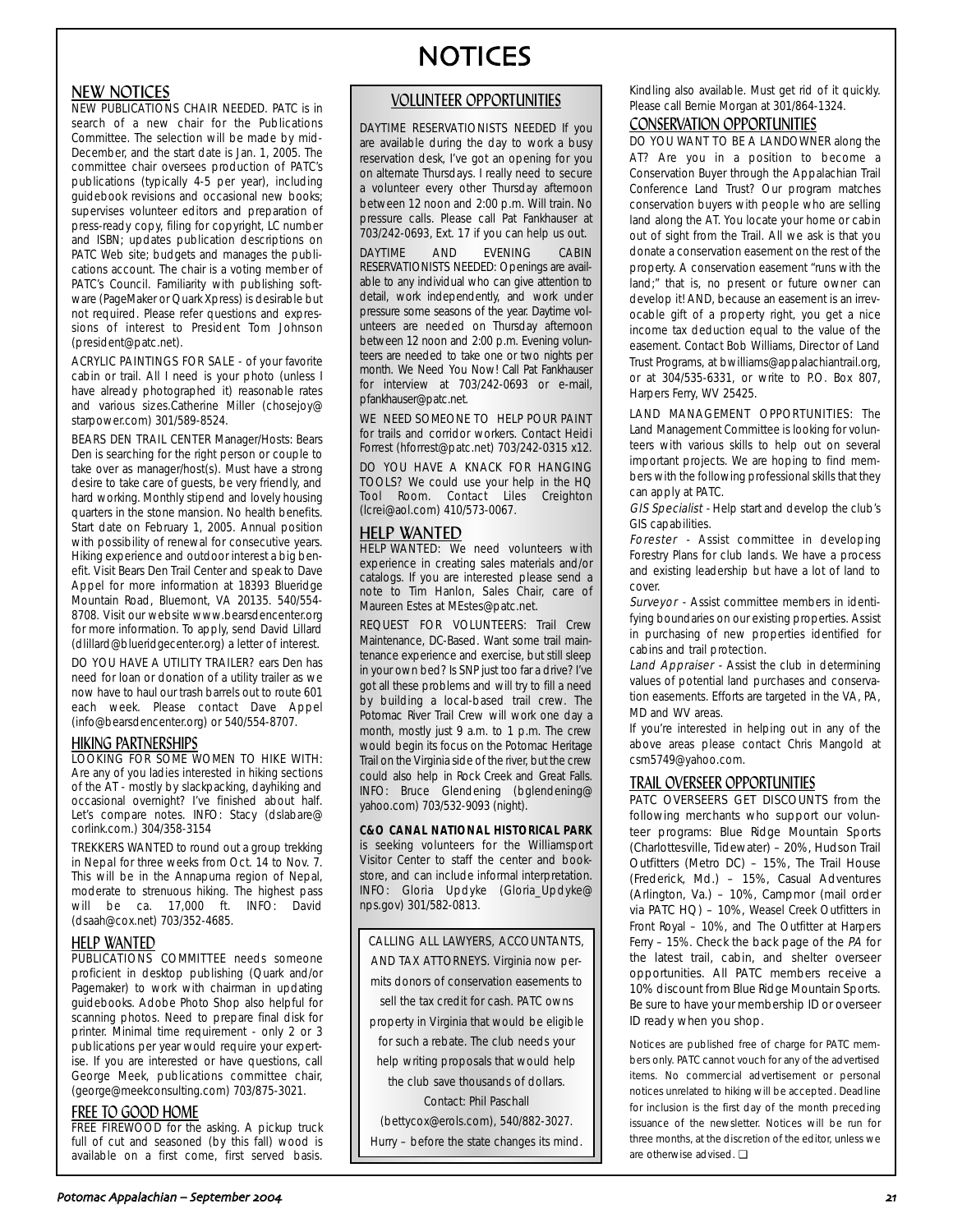## TRAILHEAD

Heidi Forrest, PATC trails coordinator, reminds overseers to submit work trip reports before the end of September so that the accumulated annual volunteer hours can be reported to our government partners. The more hours, the more benefit to both parties, especially in these times of tight budgets.

OK, so the past few months have been hot, muggy, and uncomfortable to be outside. September and October offer the opportunity to enjoy nicer conditions and join a work crew to contribute to the trails and socialize with like-minded volunteers. Check the Forecast. See you out there.

## **Eastern Pioneer Trails**

Liles Creighton, our supervisor of trails (SOT), attended a meeting in early July with the Forest Service to discuss a link between the Allegheny Trail and the Tuscarora Trail. Work will involve building short links between road segments and trails that already exist so there is a continuous path. Ultimately the intent is to tie together a number of long trails and short trails from Key West to Lake Champlain. The name "Eastern Pioneer Trails" has been suggested for the overall network. The key problem is not so much to build the trail links but to ensure that there will be volunteers to maintain the trails once built. More later as the concept matures.

## **From the SOT**

This year has been a year of incredible plant growth. Thanks for the efforts to clear brush, other creepy vines, etc. Hopefully we won't see jungle growth, but don't hold your breath.

Fall will be coming soon. When leaves start to fall is a good time to look to blazing. In this respect, overseers are encouraged to read their overseer guide books to ensure they blaze correctly for the district they are in. SNP, FS, and AT don't always follow the same rules. Blaze neatly and sparingly so a hiker doesn't feel lost but doesn't see blazes too often. Please avoid blazing on signs or signposts since they take the place of blazes. If signposts and signs need touchup, there is paint in the tool room at headquarters and many tool caches.

In July tools were found along trails and left out of a tool cache. The tools alongside a trail were left by an SCA group doing excellent work on the Potomac Heritage Trail. The tools outside a cache were left out because the person leaving them had a key that didn't work. However, the tools left out were power tools. If you find yourself in the same situation, please take the power tools home and inform the DM. Don't leave tools out in the open because they are not protected against the weather and theft.



Troop 941 Scouts use crosscut saw to clear blowdowns on Maryland's Sugarloaf Mountain Northern Peaks West Trail.

## **Melvin Hazen?**

Rock Creek Trail Crew members have been asking themselves just who is Melvin Hazen? After all, the crew has spent almost half of the 2004 season repairing Hurricane Isabel damage on the Melvin Hazen Trail, a pretty creekside path in Rock Creek Park. Mark Anderson, the DC Trail Crew leader, set off with the task of identifying Mr. Hazen. After all, anyone with a trail named after him must have an important role in the park.

Before delving into Mr. Hazen's past, however, an explanation of the trail repairs is in order. The Melvin Hazen Trail has been the site of three work trips in 2004. Isabel left a mess in the narrow creek valley, which is full of older growth poplars and oaks. On one trip a dozen workers rebuilt the trail around a giant root ball uprooted by the storm. So many large trees were down a major reroute wasn't possible, so the tread was built up close to the original path. Prior to the repair, people had to scramble over an almost nonexistent treadway. Down the trail a bit, the storm eroded the outside edge of the trail and eroded several steps. So the crew installed cribbing along the outside edge of the trail, rebuilt the steps, and packed up the tread on a fairly long section of trail. Over the three trips, 30 workers spent almost 100 volunteer hours repairing this much-used trail.

Would Melvin Hazen be thankful? Well, that's hard to tell. It turns out Mr. Hazen was, in the 1930s, a member of the board that governed the District of Columbia (this is many decades before the territory got home-rule politics). Finding his role in Rock Creek Park wasn't difficult. But his place in the history of the park makes the naming of a trail after him a bit puzzling. From the Park Service's Rock Creek Park Web site: "In 1938 Commissioner Melvin C. Hazen proposed extension of a double traffic artery through the zoo and north through the Rock Creek valley to East-West Highway in Maryland – a scheme opposed by the Evening Star newspaper as 'about the worst thing that could happen to Rock Creek Park.'"

So there you have it. Want a trail named after you in a Washington, D.C., park, offer up a proposal to turn the whole park into a highway. Well, at least all he got was a trail.

See Trailhead, page 23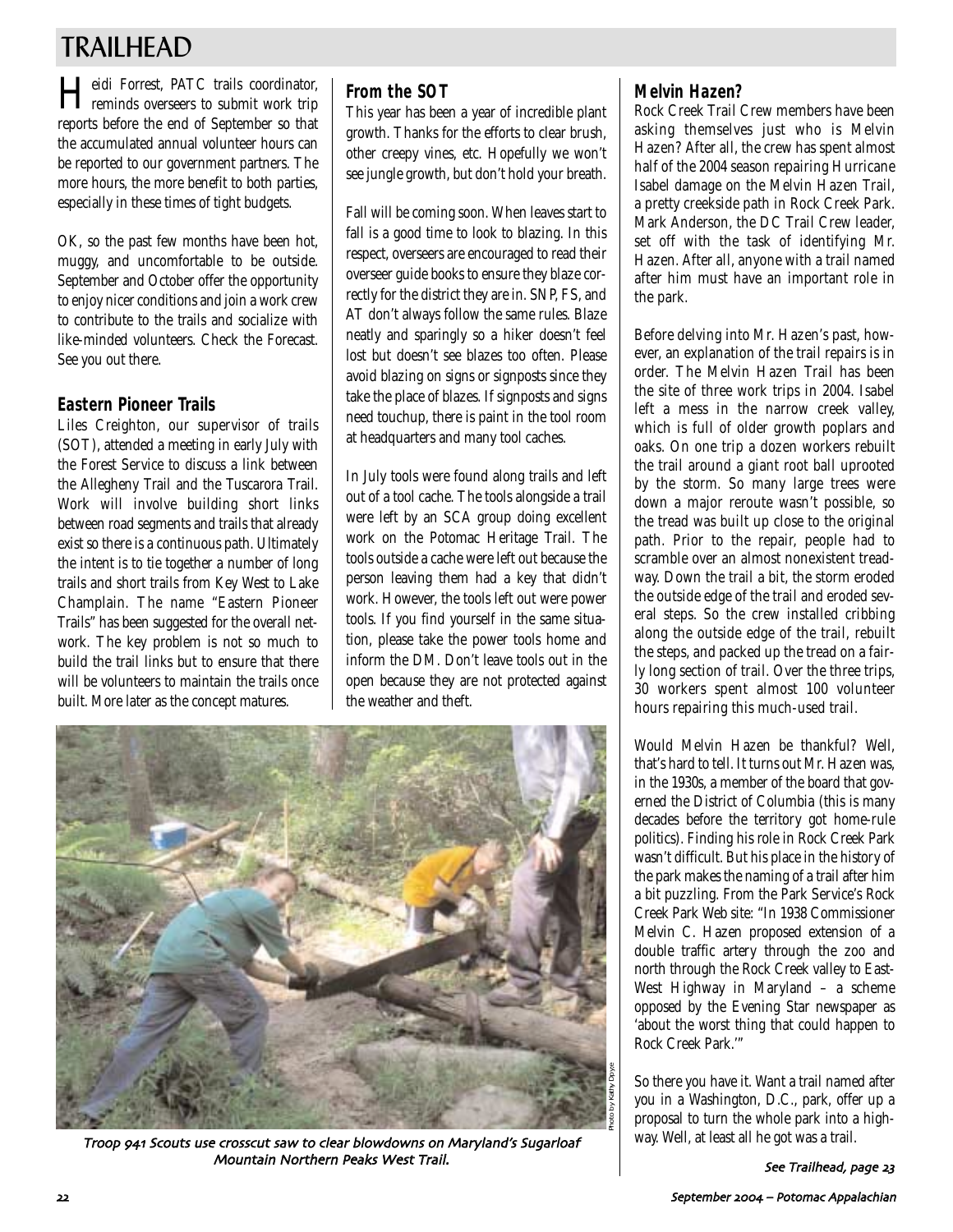#### Trailhead, from page 22

### **Hoodlums Repair AT Section**

The North District Hoodlums had a special treat during their July work trip as Don Harvey of the SNP staff joined the crew to lend his expertise on the trail and to share in the BBQ grill that followed at Indian Run Hut. The Hoodlums split into two groups at Compton Gap. One crew worked north on the AT toward Possums Rest and installed 27 log check-dams and two massive log waterbars. John McCrea had previously cut many logs for this occasion, and the crew cut the remainder on-site. At the same time, another crew led by John headed south on the AT toward Compton Peak and rebuilt and filled rock cribwall along the trail. All in all, it was a good day's work, and the barbecued pork and chicken and summer picnic spread that followed at the hut went down quite easily!

### **Outsourcing Dismissed**

The Blue and White Crew revisited the Nicholson Hollow Trail in July. The crew split into three small working groups, tackling separate projects along the trail, including a stream crossing at the lower Corbin Mountain trailhead, a stream crossing just uphill of the Hannah Run trailhead, and a cleanup project at the Nicholson cemetery (near the Corbin Cabin). Due to some irregularities in Blue and White 2002/2003 offshore activities, Keith Davis, Blue and White counsel, flew in from the Crew's Boston office to confer with the principals and help push boulders. While Keith's recommendation to outsource waterbar building and repair to a Punjabi concern was dismissed by the B&W Executive Council, his help in strapping and coaxing BARs was greatly appreciated. Crew newcomers Tara Miller, Bob Gough, and Scott Miller delighted to the telling and retelling and re-telling and re-telling of the B&W perennial favorite, "the Tall Tale of Bounce the Clown," while Mark Holland impressed the company with his *a capella* rendition of "Dance of the Water Sprite." Many thanks to Mel Ellis for hosting the crew's happy hour at his home near the trailhead. Thanks also to Janet Dove for the wonderful deviled eggs. It was great to see you at the Pinnacles again, Janet!

### **Trail Workers Extraordinaire!**

Cameron Harris of Troop 941 in Olney and 13 other ambitious workers performed fantastic trail maintenance on the Northern Peaks West Trail on Sugarloaf Mountain in Comus, Md., in July. Cameron used this undertaking as his Eagle Scout project. Cameron and trail



Members of Cadillac Crew level large log bench into place for the Blackburn Trail Center fire pit.

Overseer Kathy Doyle scouted out the trail in February and decided on what needed to be done. He organized the whole project by getting members of the troop, along with a few parents, to work on the trail. Over 20 waterbars and check-dams were built, repaired, or cleaned out. In addition, blazes were touched up where needed. Two young men also got experience using a two-man crosscut saw! Downed trees were cut into appropriate lengths and stripped of their bark so that they could be used for waterbars. Some of the scouts had helped with work trips in the past and made excellent suggestions on what needed to be done to improve water runoff problems along the trail. These scouts will one day, no doubt, be future trail overseers for PATC! Kathy thanks Cameron and Troop 941 for their help with trail maintenance on this popular trail on Sugarloaf Mountain.

### **Initiating the Young**

When Pete Gatje returned from a vacation in Europe, the vegetation was out of control on several SNP South District trails. Struggling to keep up with the weeds, he enlisted the help of his 12-year-old granddaughter to do some clipping on a hot muggy day. She hasn't asked to come out on the trail again.

This reminds the editor of the time he took his nine-year-old grandson to work on building Entry Run Trail. After a weekend of work, the grandson had one comment: "I can't believe people work this hard and don't get paid for it." You need to introduce the next generation to the "volunteer" concept as early as possible.

### **Diversification at Blackburn**

Saturday was great. Cloud cover and a nice breeze helped as the Cadillac Crew added steps to the fire pit at Blackburn Trail Center. Chris Brunton, manager of the Center, said the renters would really appreciate the steps on the steep bank. But if the truth be told, Chris and Sandi Marra's wedding in September may be the real push. Additional log benches were placed by the fire pit while two members of the crew, Clyde Siebert and newcomer Bryan Bishop, helped caretaker Bill Clemmitt with carpentry work on the interior of the Carriage House. Sandi Marra's BBQ for supper was a fine end to a long day of hard work. A thru-hiker with trail name "Rover" was enticed by the offer of several meals to take a day off and help the crew – it was appreciated.

Sunday was a different matter. Part of the crew braved the constant light rain and hiked up the hill to the AT to assist Phil Abruzzese with weeding and clearing blowdowns from his section. After the long round trip to Buzzard Rocks, they were pretty wet and ready for lunch. Meanwhile, Karen Zeller and Paul Goudfrooji applied a coat of paint to the shutters that had been power-washed by Joel Anderson the day before. With a variety of tasks, everyone had an opportunity to contribute to a productive work trip.

Please send any interesting tale, technical advice, individual or group accomplishments, and trail maintenance questions to Trailhead, c/o Jon Rindt, 621 Skyline Forest Dr., Front Royal, VA 22630 or to jkrindt@shentel.net. ❏

POTOMAC APPALACHIAN

(UPS-440-280) ©2004, Potomac Appalachian Trail Club, Inc. Published monthly by the Potomac Appalachian Trail Club, 118 Park Street, S.E., Vienna, VA 22180. Periodical class postage paid at Vienna, VA. Postmaster: send address changes to: Potomac Appalachian Trail Club, 118 Park Street, S.E., Vienna, VA 22180 Subscription: (Free with PATC membership) \$6.00 annually; \$.70 single copies.